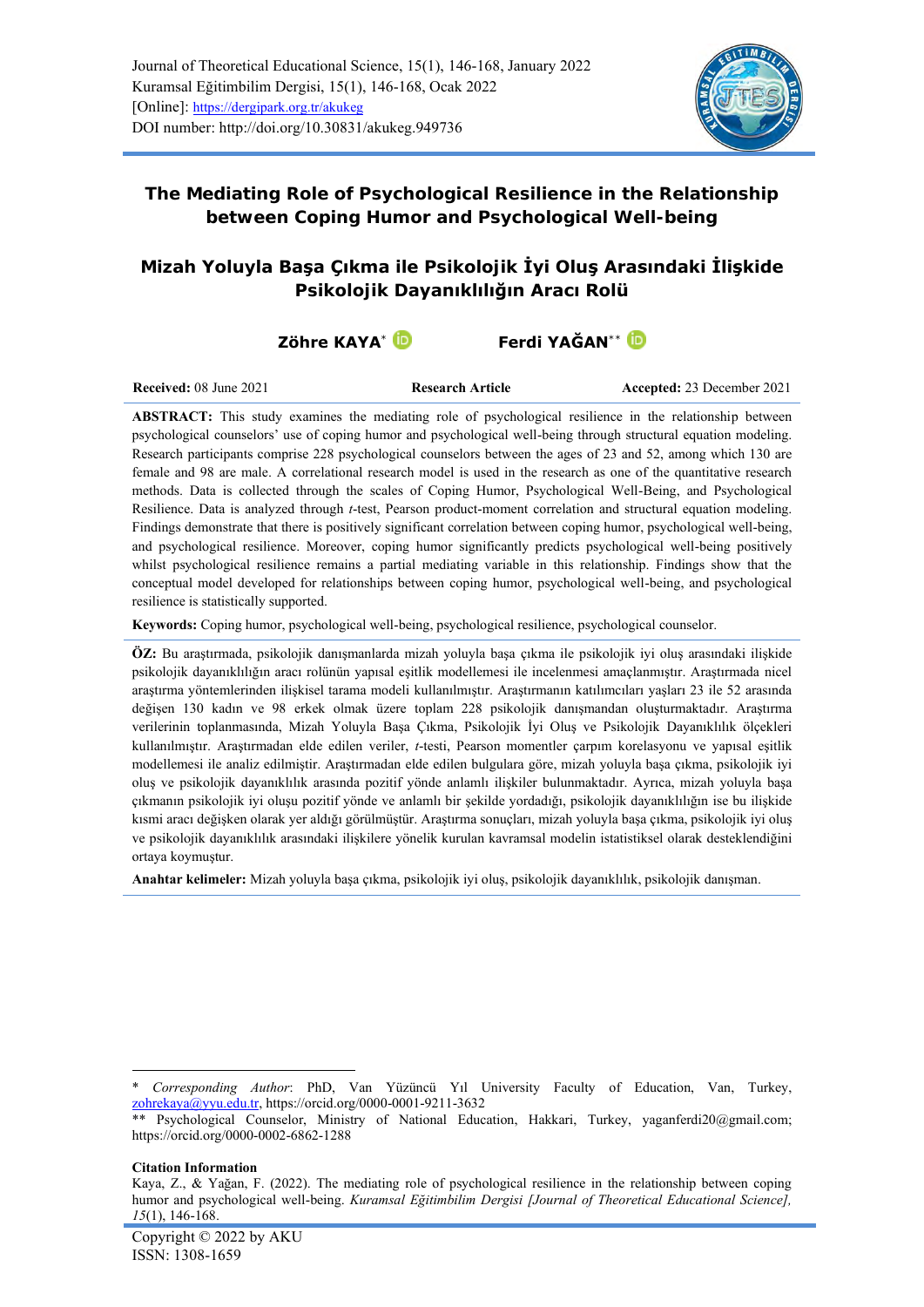Detriments of centenary wars, massacres, and other traumatic incidents affecting human beings have urged scientists to study how psychological well-being and human dignity would improve. The discipline of psychology, in particular, has intensified its focus on curing mental illness that people have experienced after the Second World War (Ergün Başak, 2012). They have taken a more conventional approach and used the illness model, which has overlooked two important issues. First, every individual has a latent strength to re-adapt themselves following a bad experience. Second, their positive sides need to be focused on facilitating their re-adaptation (Seligman, 2002). Although the conventional approach was quite effective until the mid-twentieth century, it has also been considered that psychology as a scientific discipline could not be effective in enabling individuals to be more productive and effective by merely focusing on illness and mental illness (Seligman & Csikszentmihalyi, 2014). Instead, the focus of the discipline has shifted to the impact of psychological well-being on individuals' welfare and productivity (Gable & Haidt, 2005). Herewith, the emphasis has been placed on positive personality traits and life satisfaction has been of primary importance. All these efforts have resulted in a different approach to be embarked on in psychology that particularly focuses on positive human traits.

This approach, termed positive psychology (Seligman, 2002), preconceives that individuals are innately equipped with positive personality traits and aims to rehabilitate mental disorders and maintain psychological well-being by improving those traits (Bradburn, 1969). Seligman and Csikszentmihalyi (2014) argue that positive psychology is about well-being by focusing on emotions, sensual pleasures, and positive behaviors. On the other hand, Sheldon and King (2001) define positive psychology as a scientific discipline that studies strength and virtue. Moreover, along with positive psychology, not only well-being and resilience but also other concepts such as flow, happiness, creativity (Hefferon & Boniwell, 2014), welfare, virtue, optimism, forgiveness, hope, curiosity, and humor have gained particular importance and drawn attention for further scientific inquiry in terms of their impact on human beings (Gable & Haidt, 2005). Therefore, in this study, the effect of humor and psychological resilience on increasing psychological well-being, which is one of the concepts of positive psychology, was found worth investigating.

# **Literature Review**

Humor has recently gained particular importance in positive psychology (Çiper Kaynar, 2019; Martin, 2001; Yerlikaya, 2009) as it helps cope with stress (Lefcourt, 2001) and is regarded as a tool to generate happiness and to increase positive emotions (Açıkgöz, 2016). The word humor (*mizah*) in Turkish has etymological roots within Arabic (Özdolap, 2015). The dictionary of the Turkish Language Association (TLA) defines humor as "*teasing someone without hurting their feelings, ridicule*" (TLA, 2020). In academic literature, the meaning of the term in use is similar to this definition, and it refers to the act of laughter resulting from ridicule that aims to respond to someone without hurting their feelings (Çiper Kaynar, 2019). Moreover, humor is used to make statements, as well as to make jokes and generate joy (Chauvet  $\&$  Hofmeyer, 2007). In short, coping humor can be defined as individuals' reaction to stressful experiences through laughter during and after those experiences are lived, and their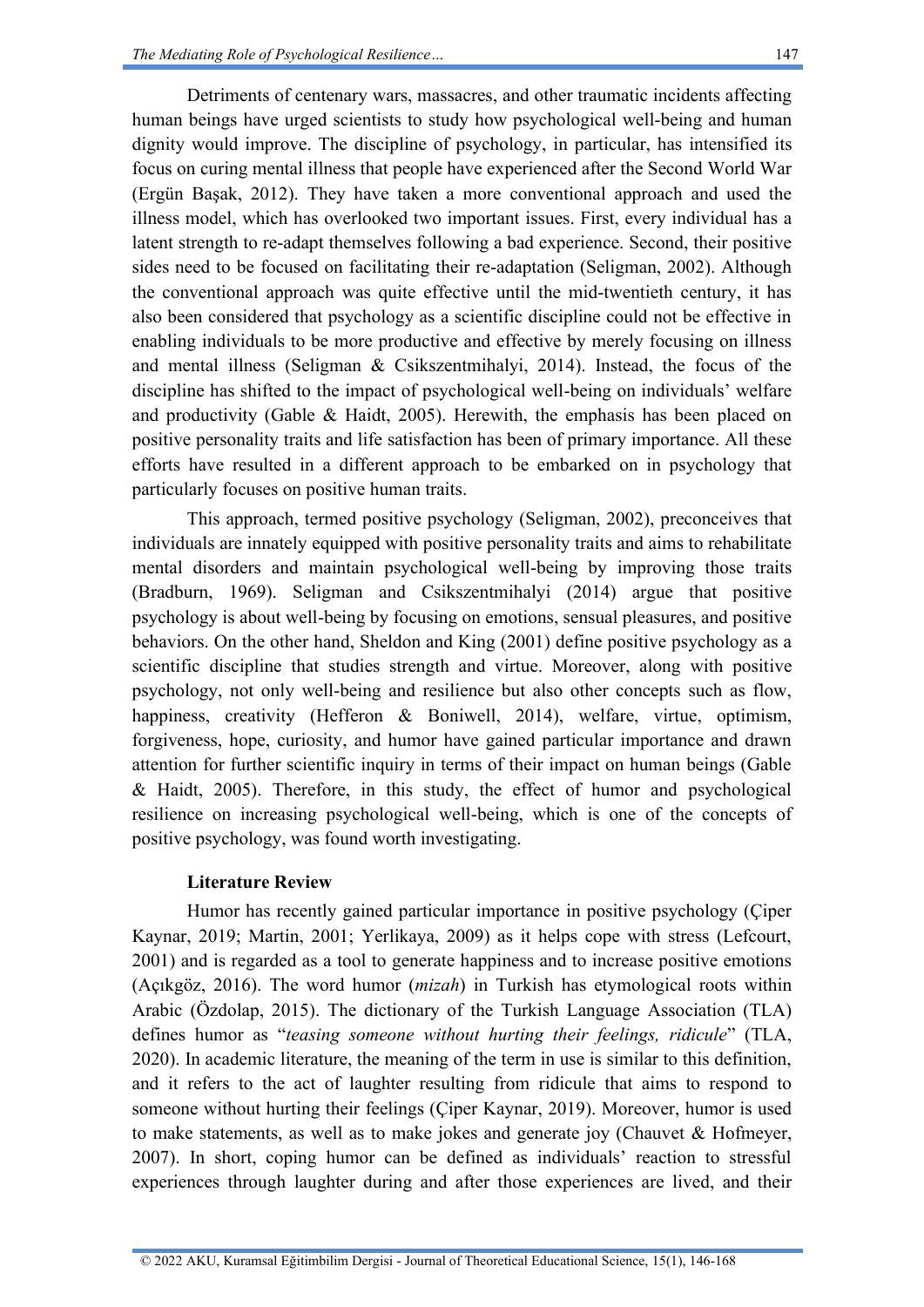tendency to ridicule those experiences with others and joke about them (Martin & Ford, 2007).

It is safe to say that the idea that humor improves resilience against stressful life events and enhances mental health traces far back. Freud (1905) argues that humor, which personality theorists widely refer to, is the healthiest of all coping mechanisms and helps individuals avoid any negative situation without losing the perception of reality. According to Maslow (1954) and Rogers (1961), humor is an important trait of self-realized individuals. Similarly, May (1953) argues that humor helps individuals distance themselves from their problems and re-evaluate them from a different perspective. Allport (1961) states that an advanced sense of humor is the key feature of a mature personality and argues that humor is a significant component of individuals' self-reflexive insights. Differently, Frankl (1984) argues that a sense of humor is an important weapon of the soul in the battle of self-defense and contends that one's ability to laugh at them is quite a significant personal trait. Likewise, Lefcourt and Martin (1986) regard humor as a coping mechanism or strategy, whilst Sherman (1988) considers humor a tool used to develop interpersonal relations and maintain them.

Humor has been an object of inquiry in such disciplines as philosophy, literature, and sociology (Özdolap, 2015). With the advent of positive psychology, it has been a field of interest for the discipline of psychology as well and a widely-studied object of inquiry within it (Yerlikaya, 2009). It is emphasized that humor contributes to psychological and physical well-being (Martin, 2001). It is also known to regulate stress, anxiety, and depression (Lefcourt, 2001; Martin, 1998). Hence, as humor positively affects well-being when used by individuals as a tool to cope with challenges (Alvord et al., 2011; Satıcı & Deniz, 2017), the impact of humor on coping in psychological counselors was considered of interest for research.

Well-being, another important concept for positive psychology, was first defined by Bradburn (1969) as the domination of positive emotions over negative ones. Later, two different models are proposed in regard to well-being. The first of these is "Subjective Well-being" developed by Diener in 1984 (Diener, 2009) and the other is "Psychological Well-being" devised by Ryff (1989). As it is undertaken in this study, psychological well-being is described as the enhanced life quality in a cohesive manner (Keyes & Annas, 2009). However, subjective well-being is a concept that draws from hedonism and is described as the experience of positive emotions with the satisfaction of desires to enable individuals to arrive at happiness and pleasure (Boniwell, 2012). After the 1980s, the concept of psychological well-being has started to be used within experimental studies and is known as the realization of one's self against difficult circumstances and of one's potential for a meaningful life (Ryff et al., 1999). In other words, psychological well-being means the management of existential challenges encountered in life, such as personal development, meaningful life pursuit, and good interpersonal skills (Keyes et al., 2002).

Having reviewed the literature, there are only a few studies examining the relationship between humor and psychological well-being (Celso et al., 2003; Kuiper & McHale, 2009). It is anticipated that humor has a positive impact on psychological wellbeing, given that humor positively affects the individual and their environment (Özbay et al., 2012; Satıcı & Deniz, 2017), that it contributes to cope with challenges (Celso et al., 2003), and that it enhances interpersonal relations (Houston et al., 1998). In fact,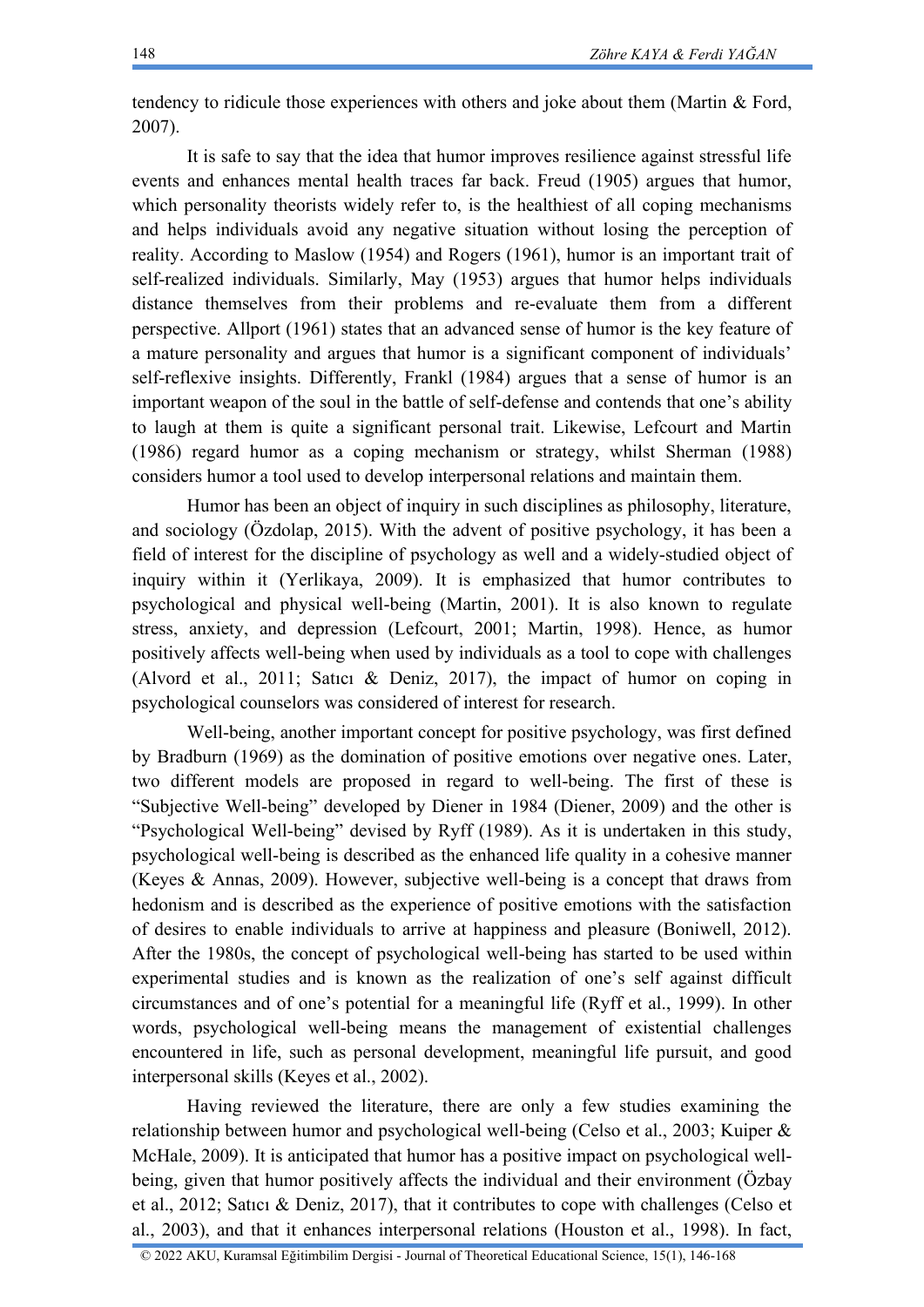humor is related to psychological well-being as it not only preserves welfare but also contributes to coping with challenges (Maiolino & Kuiper, 2016). Furthermore, humor is considered a unique method of interaction, which is used to keep communication active in everyday life, mitigate interpersonal tension, and improve resilience (Martin, 2001). Therefore, the relationship between psychological counselors' coping humor and their psychological well-being was considered worthy of investigation in this research study.

Another concept that positively affects psychological well-being alongside coping humor is psychological resilience. Psychological resilience refers to the power of resistance against challenging circumstances in life (Basım & Çetin, 2011; Terzi, 2005). With positive psychology, some individuals are psychologically regarded resilient as they preserve their mental balance through activating their positive traits as opposed to negative experiences (Rutter, 1999). Studies have begun to research individuals who have managed to overcome negative circumstances and transform into healthy individuals with self-respect, although they had been exposed to extremely stressful conditions during their upbringing (Stewart et al., 1997). The concept of resilience, etymologically coming from the Latin word of "resiliens", is used to describe this type of individual, referring to having qualities such as "pulling one's self together", flexibility, and being quick to 'bounce back' (Hoşoğlu et al., 2018). In the relevant literature, psychological resilience refers to the ability to resist against life-threatening factors, uncertainties, and poor life conditions (Ağırkan & Kağan, 2017), quick 'bouncing back' and robust 'coping with' (Luthans et al., 2006).

While individuals try to adapt themselves to the changing circumstances in the surrounding environment, they may be negatively affected by specific issues that cannot be tackled and their mental health may suffer. For instance, bereavement of a loved one, job loss, deteriorating economic conditions, epidemics and detriments of natural disasters may hamper individuals' coping strength. Particularly, individuals with insufficient coping strength may feel vulnerable and that vulnerability may increase stress and anxiety, reduce their psychological well-being, and cause certain adaptation problems and physical disorders (Moran & Hughes, 2006). However, some individuals continue to persevere and are observed to draw on their strength and stamina to 'bounce back', so to speak, from the detriments of extreme disaster (Ağırkan & Kağan, 2017). It is seen that these individuals bear certain traits, which are also known as life skills, such as interpersonal communication, problem-solving, decision-making, physical fitness, identity development, and sense-making of life (Terzi, 2005). Those individuals can be said to display resilience against challenges in life by practicing life skills and aim to build a meaningful life based on their objectives, and concurrently, to live a healthy life in all personal and social areas (Öz & Bahadır Yılmaz, 2009).

It is stated that individuals resort to humor to cope with challenges they encounter by imagining humorous situations and making jokes or displaying behavior that may be funny (Yerlikaya, 2009). It is known that coping humor, as an important mediator of resilience, contributes to the emergence of positive emotions, and subsequently, well-being (Açıkgöz, 2016). Studies have shown that humor and a sense of humor, improve physical and psychological health and contribute to the enhancement of an individual's welfare (İlhan, 2005). In fact, humor enables individuals to reevaluate threatening and stressful life experiences with a positive outlook and helps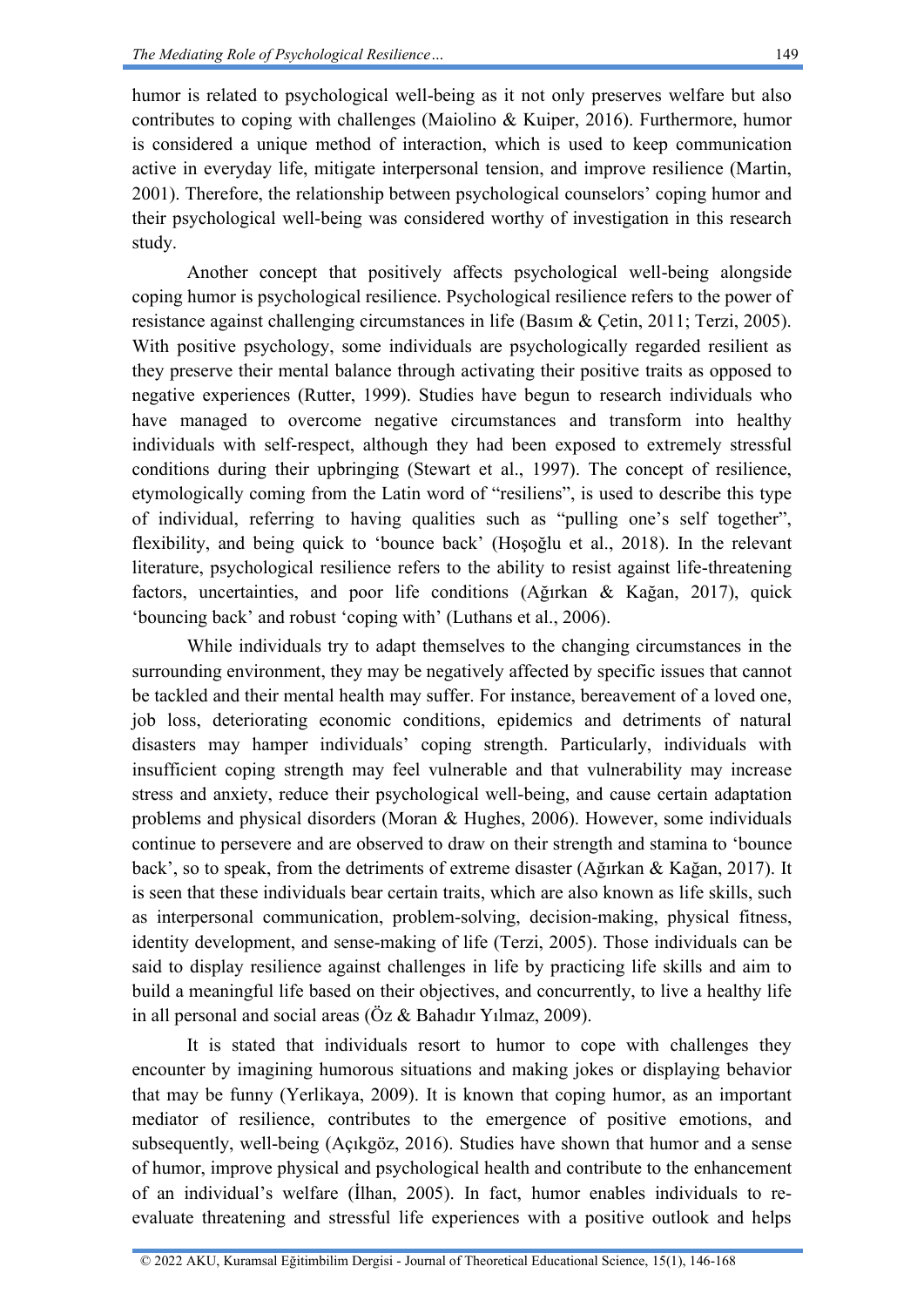them to put challenges into perspective (Satıcı & Deniz, 2017). There are also a variety of findings in the relevant literature which conclude that coping humor increases resilience (Akgün & Uz Baş, 2020; Richardson, 2002). In light of such evidence, it is considered that psychological resilience may explain the relationship between coping humor and psychological well-being.

Schools' psychological counselors have an important role in mental health, service for pupil personality, and managerial duties (Şimşek & Tanaydın, 2002). In as much as they are responsible for pupils' well-being, they are responsible for teachers' and parents' mental issues, if any, and their impact on pupils and children. There are few studies suggesting that psychological counselors' job satisfaction and performance are negatively affected by both challenging work conditions at schools and busy and stressful work life (Balay, 2000). Henceforth, psychological counselors may feel under stress due to the working environment (Arslan, 2018; Çoban, 2005). Their well-being is of primary importance both for them and for the quality of their work.

Extended exposure to stress increases inner tension and psychical disorders and thus, reduces the productivity of individuals (Balaban, 2000). If stress is not dealt with accordingly, it results in the decline of productivity, dissatisfaction and causes damage to intimate relationships (Baltas  $\&$  Baltas, 2000). Some studies have demonstrated that psychological resilience is effective in coping with stressful life events (Kosaka, 1996; Terzi, 2005), reducing the detrimental effects of stress, and preventing inner tension from causing illness (Kobasa, 1979). It is of particular importance that psychological counselors are equipped to develop appropriate strategies in order to find ways in which their well-being and resilience can be improved and stress can be coped with, given that they are more likely to experience burnout (Kesler, 1991) and become exposed to stress at a higher level (Arslan, 2018; Çoban, 2005).

In recent years, there has been an increasing tendency in the discipline to focus on such positive domains as well-being, humor, optimism, welfare, resilience, flexibility, and compassion instead of such negative ones as depression, anxiety, and fear (Karaırmak & Siviş Çetinkaya, 2011; Kuiper, 2012; Pidgeon & Keye, 2014). In the literature, there has been further interest in researching the positive domains and their relationships since the 2000s (Pidgeon & Keye, 2014; Souri & Hasanirad, 2011). Therefore, it can be argued that studies, which aim to identify and improve such personal traits that individuals can perform as strengths and feel better, have gained particular importance. However, when the literature is examined, there are few studies examining the relationships between psychological well-being, humor, and psychological resilience. Similarly, only a few studies are investigating such concepts as well-being, resilience and humor with a particular focus on psychological counselors working at schools (Arslan, 2018; Bulut & Erdoğan Akça, 2019). Therefore, this research aims to fill this identified gap in the literature with its findings and make an original contribution to psychological counseling.

## **Present Study**

This research aims to examine the relationship between psychological counselors' use of coping humor, psychological well-being, and psychological resilience and explore the mediating role of psychological resilience in the relationship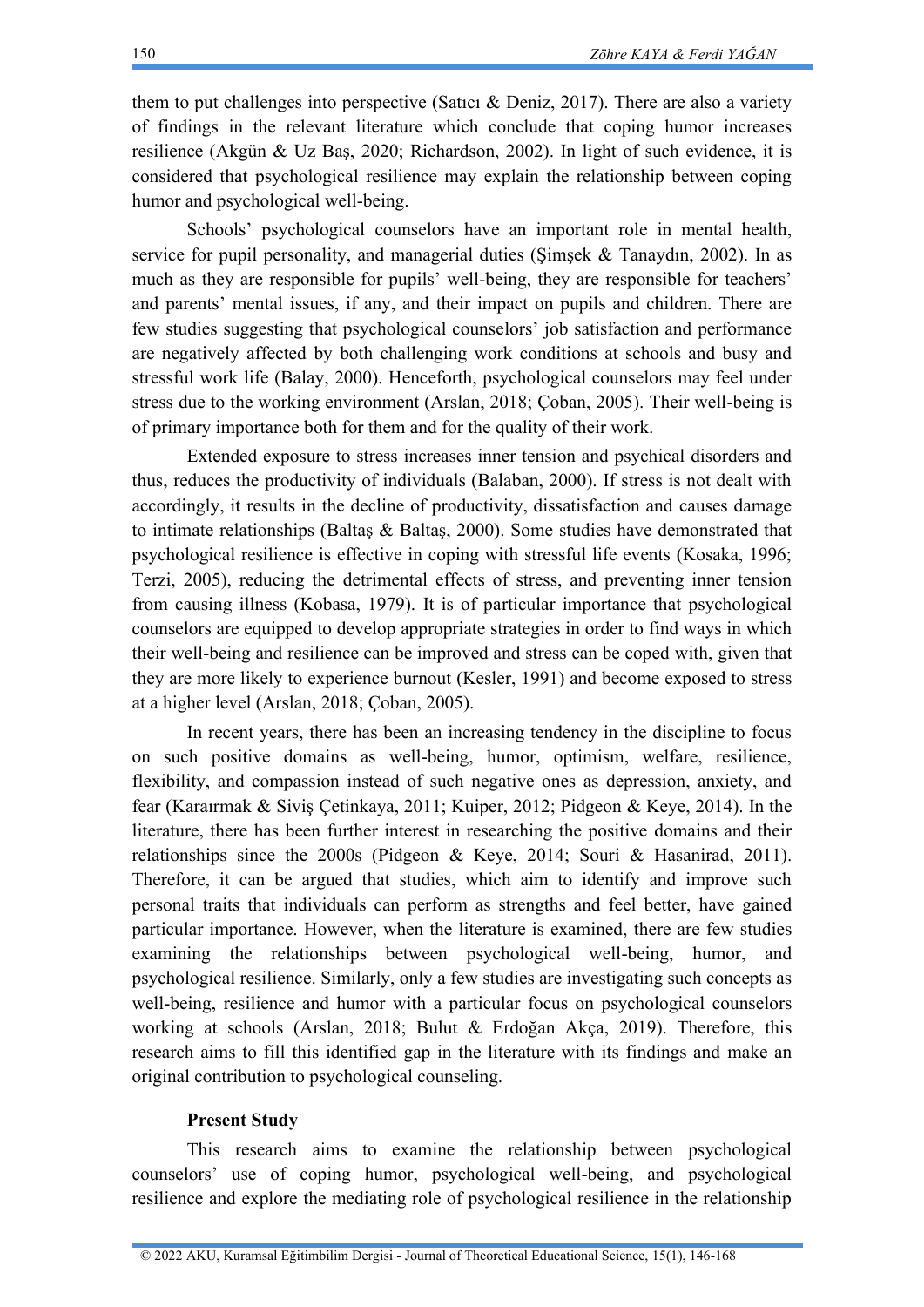between humor as a coping mechanism and psychological well-being. The conceptual model that is used in this research is shown in Figure 1.





The below hypotheses are tested with the conceptual model presented in Figure 1.

H1: There is a positively significant relationship between coping humor and psychological well-being.

 $H<sub>2</sub>$ : There is a positively significant relationship between coping humor and psychological resilience.

H3: There is a positively significant relationship between psychological resilience and psychological well-being.

H4: The psychological resilience has a mediating role between coping humor and psychological well-being.

### **Method**

# **The Research Model**

This research is designed as quantitative research and uses the correlation research model (Karasar, 2005). The structural equation model (SEM) is used in the research to investigate the mediating role of psychological resilience in the relationship between psychological counselors' use of humor as a coping mechanism and their psychological well-being. The structural equation model is a statistical model used to identify directly-measurable and not-directly-measurable variables in causation and relationally (Wothke, 2010). It aims to explore whether the pre-determined relational patterns can be supported or not.

# **Research Participants**

Research participants consisted of 228 psychological counselors who work in different schools and institutions across Turkey, affiliated with the Turkish Ministry of National Education. The research uses the convenience sampling method. While this method of sampling not only economizes on human resources, it is also a preferred method due to its cost-effectiveness and time-saving features (Büyüköztürk, 2019).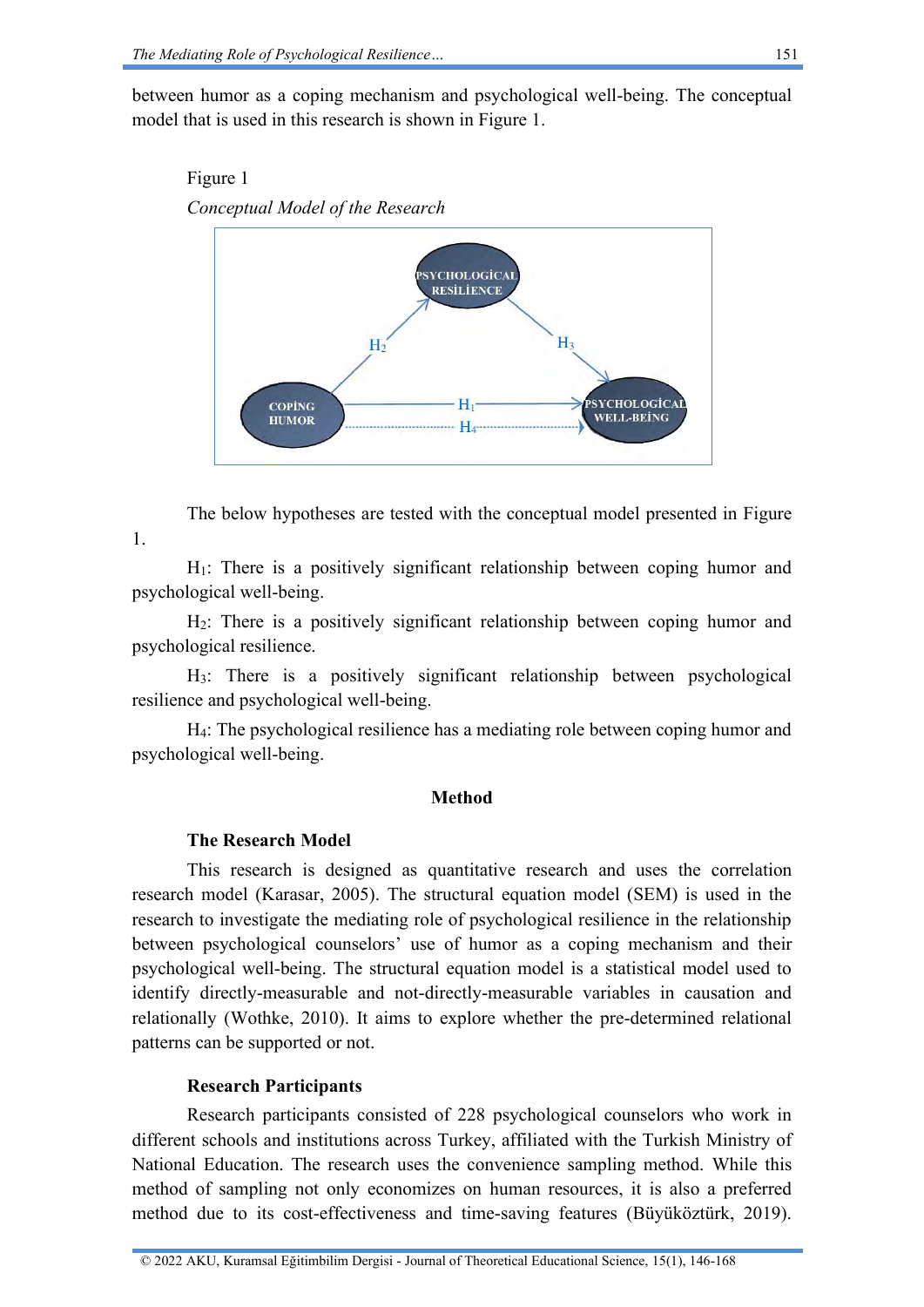Although using the whole population as the universe of the research would be ideal, such an approach would not generally be preferred as it would be significantly timeconsuming and costly. Thus, convenience sampling is preferred in this study (Leiner, 2014). In the convenience sampling method, the main assumption is that the sample is homogeneously distributed. It is assumed that the randomly selected sample is not different from the universe (Saunders et al., 2012). In the research, survey battery tests are prepared via "Google Form", sent to participants as digital texts, and then participants respond to these scales and return the relevant evidence to the researcher as digital texts. The scale forms are shared with psychological counselors through WhatsApp groups by Provincial and District Directorates of Turkish National Education. Information about the aim and the ethics of the research, based on the principles of consent and confidentiality of research participants, was provided in the messages sent via these groups.

The demographics of participants is composed of  $57\%$   $(n=130)$  female,  $43\%$ ( $n=98$ ) male, and 84.6% ( $n=193$ ) people with undergraduate degrees and 15.4% ( $n=35$ ) with postgraduate degrees. Considering professional seniority, the years of seniority lie at the 1-25 year-band and the mean of years of seniority is 5.9 with the standard deviation value of 4.42. The age band of participants is 23-50 and the average age is 29.7 with a standard deviation value of 4.96. Moreover, 3.9% (*n*=9) of participants work in pre-school education, 20.6% (*n*=47) in primary, 35% (*n*=80) in lower secondary, 30.3% (*n*=69) in upper secondary, and 8.8% (*n*=20) in counselling and research centers (CRC) and 1.3% (*n*=3) in other educational institutions such as (community colleges, vocational schools, and science and arts centers). Additionally, 76.3% (*n*=174) of participants work in city centers whilst 23.7% (*n*=54) in towns and villages.

#### **Instruments**

*Coping Humor Scale (CHS):* Yerlikaya (2003) has translated Martin and Lefcourt's (1983) CHS into Turkish. It is a self-report scale consisting of 7 items and a 4-point Likert scale (1=I strongly disagree, 4=I strongly agree). Scores in the onedimensional scale are expected to be between 7 and 28. If one gets a high score on the scale, it means that they have a high level of coping humor. The coefficient of internal consistency of scale reliability test is .67 (Yerlikaya, 2009). Following the confirmatory factor analysis (CFA) conducted in the scope of this study to identify the construct validity of the CHS, this research has found that the scale is unifactorial and model fit values indicate a good fit (RMSEA=.07, GFI=.95, AGFI=.89, CFI=.93, SRMR=.07). In addition, the reliability test of the total scale for this study shows that Cronbach's Alpha coefficient is .79 and total item-correlations are between .36 and .62.

*Psychological Well-being Scale (PWS):* Telef (2013) has translated Diener et al. (2009) PWS into Turkish. It consists of 8 items and 7-pointLikert scale (1=I strongly disagree, 7=I strongly agree). The scale was initially entitled "Psychological Well-Being Scale" and then re-named "Psychological Flourishing Scale". As there is not a clear correspondence for the word "flourishing" in the Turkish language, Telef (2013) has called it "Psychological Well-Being". All of the items in the scale are positively reported and scores in the scale are expected to be between 8 and 56. If one gets a high score on the scale, it means that they simultaneously have multiple psychological strengths and resources. Validity tests of the scale show that the scale is unifactorial and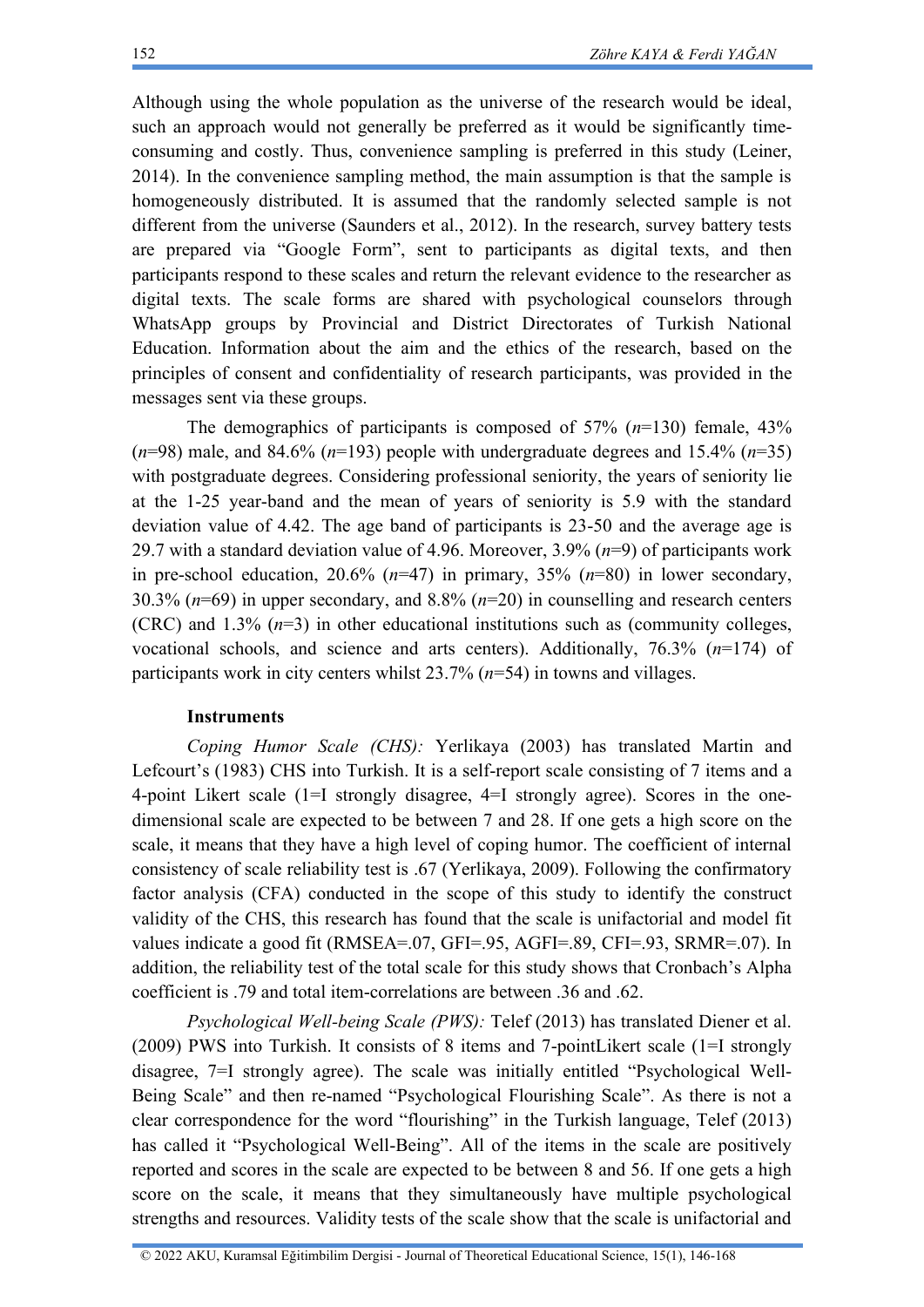explains 42% of the total variance. Factor loadings of scale items are between .54 and .76. Reliability tests of the scale show that the coefficient of internal consistency is .80 (Telef, 2013). Even though the scale does not provide individual measures for psychological well-being, it gives an overview regarding the positive functions within important areas (Diener et al., 2010). Following the CFA to identify the construct validity of the PWS, this research has found that the scale is unifactorial and model fit values indicate a good fit(RMSEA=.08, GFI=.95, AGFI=.90, CFI=.93, SRMR=.06). In addition, the reliability test of the total scale for this study shows that Cronbach's Alpha coefficient is. 81 and total item-correlations are between .38 and .61.

*Resilience Scale for Adults (RSA):* Basım and Çetin (2011) have translated Friborg et al. (2005) RSA into Turkish. The scale consists of 33 items and a 5-point Likert scale. The scale provides research participants with positive and negative items on different sides in order for them to not be biased. There are boxes with five choices, which are put in between statements presented on each side. There are sixsubdimensions in the RSA such as "perception of self, planned future, structured style, social competence, family cohesion, and social resources". Reliability tests of the scale show that Cronbach's Alpha coefficient of sub-dimensions is between .66 and .81. Factor loadings of scale items are between .41 and .70 and the explained total variance is measured as  $\frac{6}{54}$  (Basim & Cetin, 2011). Following the CFA of RSA, this research has found that the 6-dimensional construct of the scale is supported and model fit values indicate good fit (RMSEA=.07, GFI=.97, AGFI=.93, CFI=.97, SRMR=.03). In addition, the reliability test of the total scale for this study shows that the Cronbach's Alpha coefficient is .82 and total item-correlations are between .34 and .63.

*Personal Information Sheet:* It comprises personal information of research participants on the basis of gender, age, educational status, year of professional seniority, the year-level of education in schools that they work, and place of residence.

### **Data Collection Process**

Prior to the data collection with the aforementioned scales, the ethical approval for this research is granted by Van Yüzüncü Yıl University's Ethics Committee for Social Sciences and Humanities. The approval is granted with the decision dated 30/12/2020 and numbered with 2020/15-54. The research has collected data from 228 of 233 psychological counselors upon their consent.

# **Data Analysis**

The data is analyzed via SPSS 23 and AMOS 24 package program. Prior to the analysis, the data entered in the SPSS is checked in terms of deficiency and error. Then, the findings were checked for normality. Before the analyses were made, whether there were outliers in the data were checked using histograms and boxplots in the SPSS program. In addition, in the checks made with the Mahalanobis distance test, it was seen that 5 data were outliers and these data were removed from the data set. In the data analysis, first, the frequency values of the data set are checked. Then, values for skewness and kurtosis of all scales and their sub-dimensions are examined. Lastly, the minimum and maximum values of descriptive statistics, mean, and standard deviation are evaluated. Reliability values of all scales used in this research and inter-variable relationships to develop a model following the checks of linearity and co-variance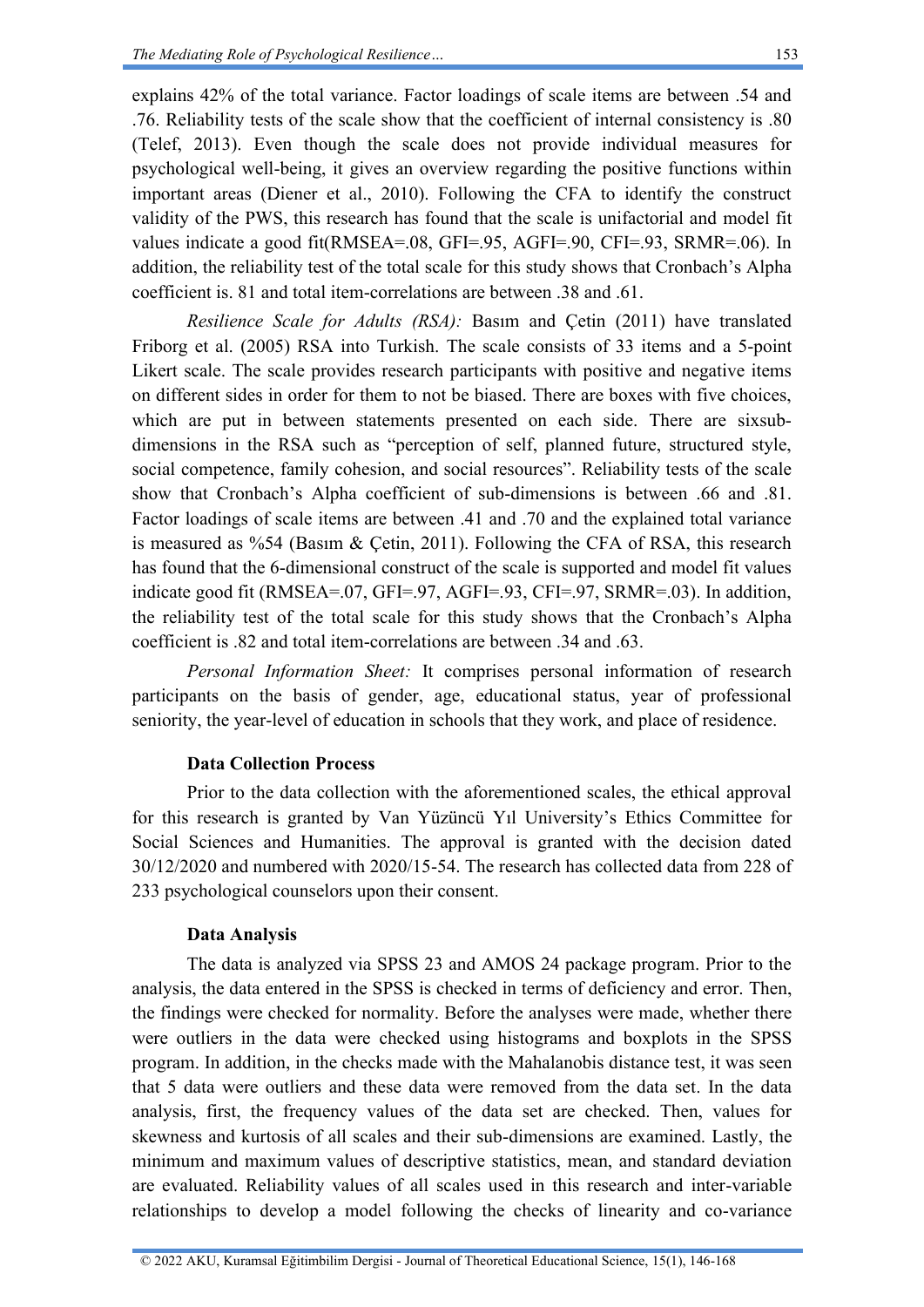values are measured with Pearson Product-moment correlation coefficient.Also, it was checked whether there is a multi-collinearity problem in the data. After confirming measurement models of measurement tools with confirmatory factor analysis, the hypothetical model is also tested with a measurement model and has found that measurement values are acceptable. The model suggested at the end of this section is analyzed with structural equation modeling (SEM) and findings are discussed below.

The most important criteria in the evaluation of structural equation model studies are model fit values. Therefore, model fit values should be examined first in the measurement model. In order to evaluate the validity of the model, the model fit value specified by Karagöz (2016) and Meydan and Şeşen (2015) were taken as a reference. These values are given in Table 1.

| Model Fit Values |  |
|------------------|--|
|                  |  |

Table 1

| Model Fit Value | Good Fit           | Acceptable Fit     |
|-----------------|--------------------|--------------------|
| $\chi^2$        | .05 $-p \leq 1$    | .01< $p \le 0.05$  |
| $\chi^2/df$     | $\chi^2/df \leq 3$ | $\chi^2/df \leq 5$ |
| <b>RMSEA</b>    | RMSEA < 05         | RMSEA < 08         |
| <b>SRMR</b>     | $0$ < SRMR < $05$  | $0$ < SRMR < $08$  |
| <b>GFI</b>      | $.90<$ GFI         | $.85<$ GFI         |
| AGFI            | $.90<$ AGFI        | .89 < AGF < 85     |
| <b>CFI</b>      | $.90<$ CFI         | $.85 \leq CFI$     |
| IFI             | $.95<$ IFI         | $.94<$ IFI $< 90$  |
|                 |                    |                    |

Karagöz, 2016; Meydan & Şeşen, 2015.

# **Results**

Before testing the structural equation modeling, uni-variate normal distribution is assumed in the multivariate data analysis as one of the assumptions of the modeling (Kline, 2015; Şimşek, 2007). Table 2 below presents the descriptive statistics of the research scale and its sub-dimensions as well as values for skewness and kurtosis.

#### Table 2

*Descriptive Statistics of the Research Scale and Its Sub-Dimensions, and Values for Skewness and Kurtosis*

| Variables          | Number<br>of Items | N   | Max. | Min. | $\dot{X}$ | SS    | <b>Skewness</b> | Kurtosis |
|--------------------|--------------------|-----|------|------|-----------|-------|-----------------|----------|
| Psycho. Well-being | 8                  | 228 | 55   | 33   | 46.04     | 4.42  | $-.73$          | .37      |
| Coping Humor       |                    | 22  | 28   | 13   | 20.14     | 2.98  | $-.09$          | $-27$    |
|                    |                    |     |      |      |           |       |                 |          |
| Psycho. Resilience | 33                 | 228 | 158  | 94   | 129.5     | 13.86 | $-35$           | $-.46$   |
| Perception of Self | 6                  | 228 | 30   | 15   | 23.39     | 3.32  | $-.22$          | $-.46$   |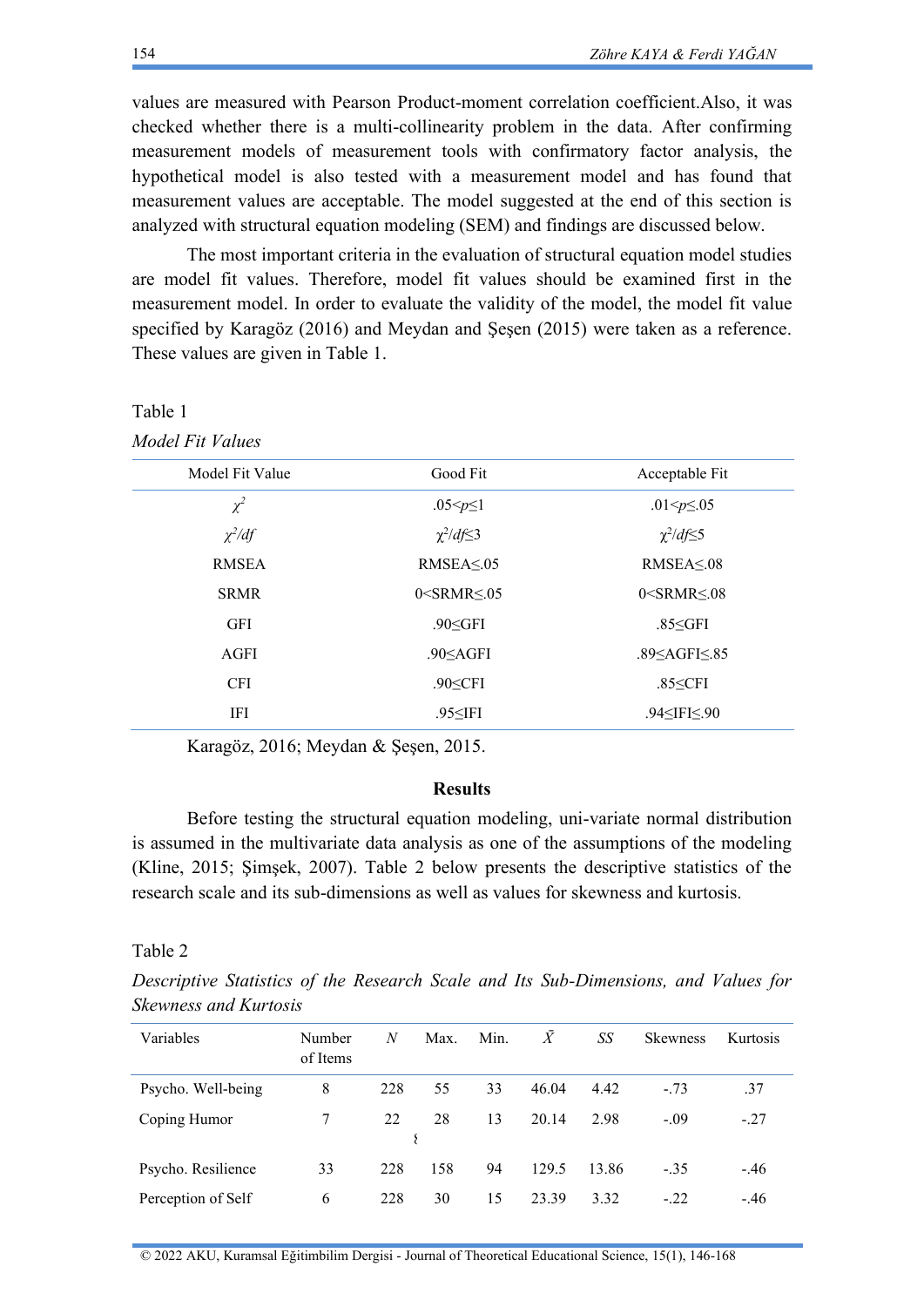| <b>Planned Future</b>   | 4 | 228 | 20 | 8  | 15.78 | 2.76 | $-.58$ | .06   |
|-------------------------|---|-----|----|----|-------|------|--------|-------|
| <b>Structured Style</b> | 4 | 228 | 20 | 6  | 15.19 | 2.73 | $-33$  | $-12$ |
| Social Competence       | 6 | 228 | 30 | 13 | 23.43 | 3.36 | $-41$  | .14   |
| <b>Family Cohesion</b>  | 6 | 228 | 30 | 10 | 22.47 | 4.29 | $-59$  | .02   |
| Social Resources        |   | 228 | 35 | 17 | 29.03 | 3.43 | - 59   | .39   |
|                         |   |     |    |    |       |      |        |       |

Two important factors of normality are skewness and kurtosis. It is expected to have a coefficient of skewness between -1 and +1, and the value of kurtosis close to null (Büyüköztürk, 2019). Similarly, Tabachnick and Fidell (2015) state that the data is in normal distribution if values for skewness and kurtosis are between +3 and -3. Similarly, Table 2 demonstrates that all scales and the values of skewness and kurtosis for sub-dimensions of those scales are between  $-1$  and  $+1$ , and hence, the data is in normal distribution (Büyüköztürk, 2019).

Table 2 demonstrates that the mean of participants' scores for psychological well-being is 46.04±4.42, for coping humor 20.14±2.98, and for psychological resilience 129.05±13.86. In order to identify participants' levels of psychological wellbeing, coping humor, and psychological resilience, the comparison of each scale to their median values are made with one sample *t*-test analysis. Findings show that there is a highly significant difference between the counselors' scores for psychological wellbeing (t<sub>(226)</sub>=47.88; sd: 227; *p*<.05), for coping humor (t<sub>(226)</sub> =13.38; sd: 227; *p*<.05), and for psychological resilience  $(t_{(226)}=33.25$ ; sd: 227;  $p<.05$ ) and the mean values of scales.

In order to use structural equation modeling, there must be significant relationships between dependent, independent and mediator variables (Baron & Kenny, 1986; Kline, 2015). For this reason, the Pearson Product-moment correlation coefficient was used to determine the relationships between the variables. Table 3 presents the correlation between participants' psychological well-being, coping humor, and psychological resilience.

#### Table 3

PWB CH PR PS PF SS SC FC SR PWB 1 CH .36<sup>\*\*</sup> 1 PR .65\*\* .40\*\* 1 PS .56\*\* .44\*\* .73\*\* 1 PF .62\*\* .32\*\* .74\*\* .60\*\* 1 SS .37\*\* .08\*\* .57\*\* .33\*\* .41\*\* 1 SC .41\*\* .42\*\* .67\*\* .39\*\* .34\*\* .28\*\* 1 FC  $.38^{**}$   $.18^{**}$   $.72^{**}$   $.36^{**}$   $.48^{**}$   $.22^{**}$   $.39^{**}$  1 SR .46\*\* .21\*\* .78\*\* .49\*\* .49\*\* .39\*\* .45\*\* .55\*\* 1

*Correlational Relationship between Variables Used in the Conceptual Model*

*N*: 228; *\*\*p<.01;* PWB: Psychological Well-being; CH: Coping Humor; PR: Psychological Resilience; PS: Perception of Self; PF: Perception of Future; SS: Structured Style; SC: Social Competence; FC: Family Cohesion; SR: Social Resources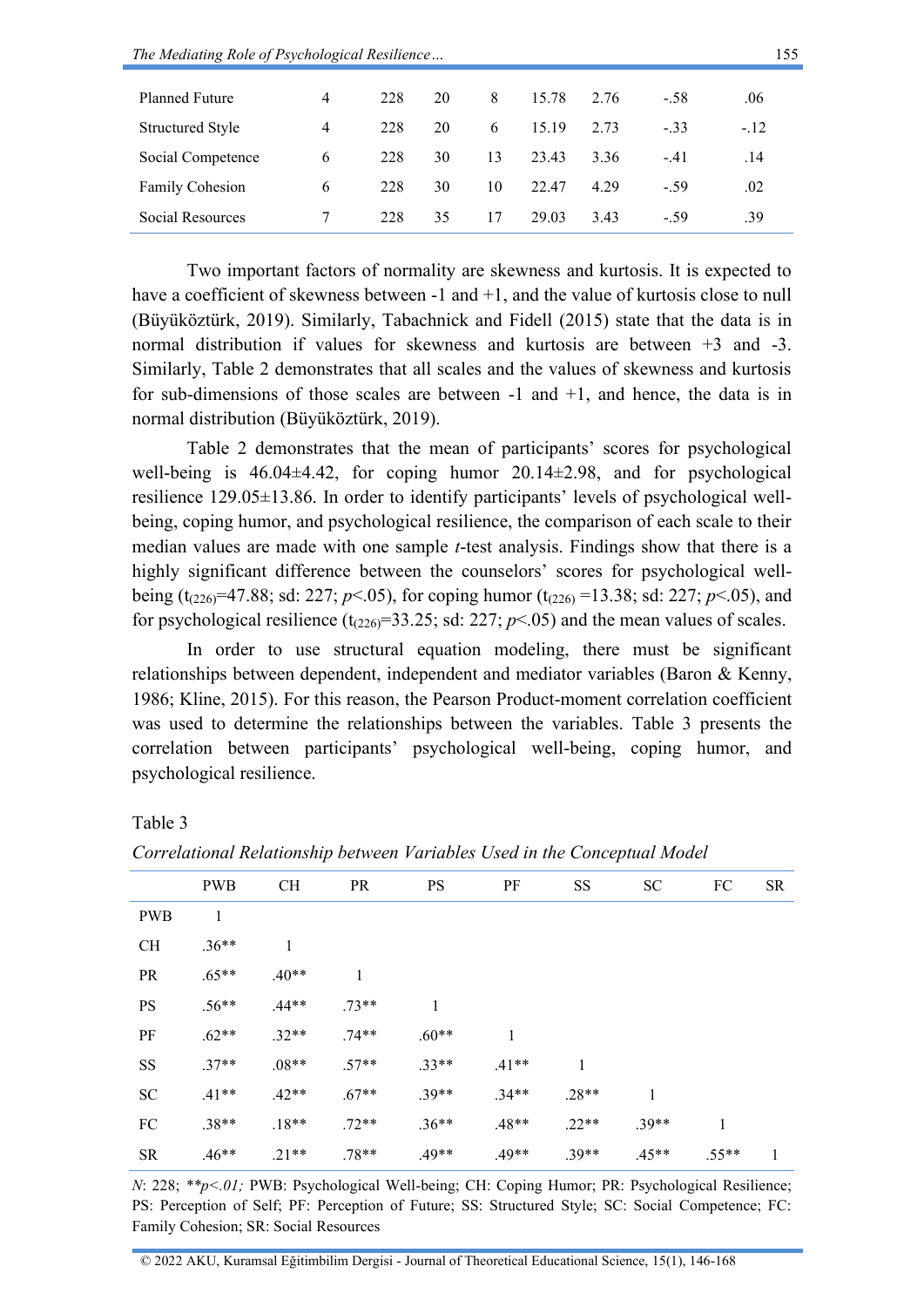If variables in the data set have a highly significant correlation, it hints at a multi-collinearity problem. Field (2009) suggests removing variables causing high-level correlation from the model. In order to identify whether or not there is multi-collinearity between variables, the Pearson Product-moment correlation coefficients are checked. Since the correlation values don't exceed the critical value of .90, it can be concluded that there isn't multi-collinearity problem in the data (Kline, 2015).

Having examined the correlation results in the findings in the Table 3 suggests that all variables have a positively significant correlation with each other. Therefore, it is evident that there is a positively significant relationship between psychological counselors' level of psychological well-being, and of coping humor (*r=.36, p<.01*) and psychological resilience  $(r=.65; p<.01)$ . In addition, there is a positively significant correlation between participants' level of psychological resilience and coping humor  $(r=.40, p<.01)$ . Thus, it is evident that the study supports the H<sub>1</sub>, H<sub>2</sub> and H<sub>3</sub> hypotheses of the research.

### **Model Tests**

#### *Model 1. Relationship between Coping Humor and Psychological Well-being*

The first model of the research investigates the relationship between psychological counselors' level of coping humor and psychological well-being. Baron and Kenny (1986) suggest that there can be a relationship of mediation if there is a meaningful relationship between independent (coping humor) and dependent (psychological well-being) variables. Henceforth, this study investigates the predictive power of psychological counselors' level of coping humor over their psychological well-being.

Figure 2 presents the predictive power of psychological counselors' level of coping humor over their psychological well-being, analyzed through structural equation modeling.





When the  $R^2$  value given in Figure 2 is reviewed, it can be seen that 25% of the change in psychological well-being can be explained by coping humor. A review of the β value given in Figure 2 finds that coping humor has a significant predictor moderate level of predictive power over psychological well-being (Cohen, 2003).Thus, it is found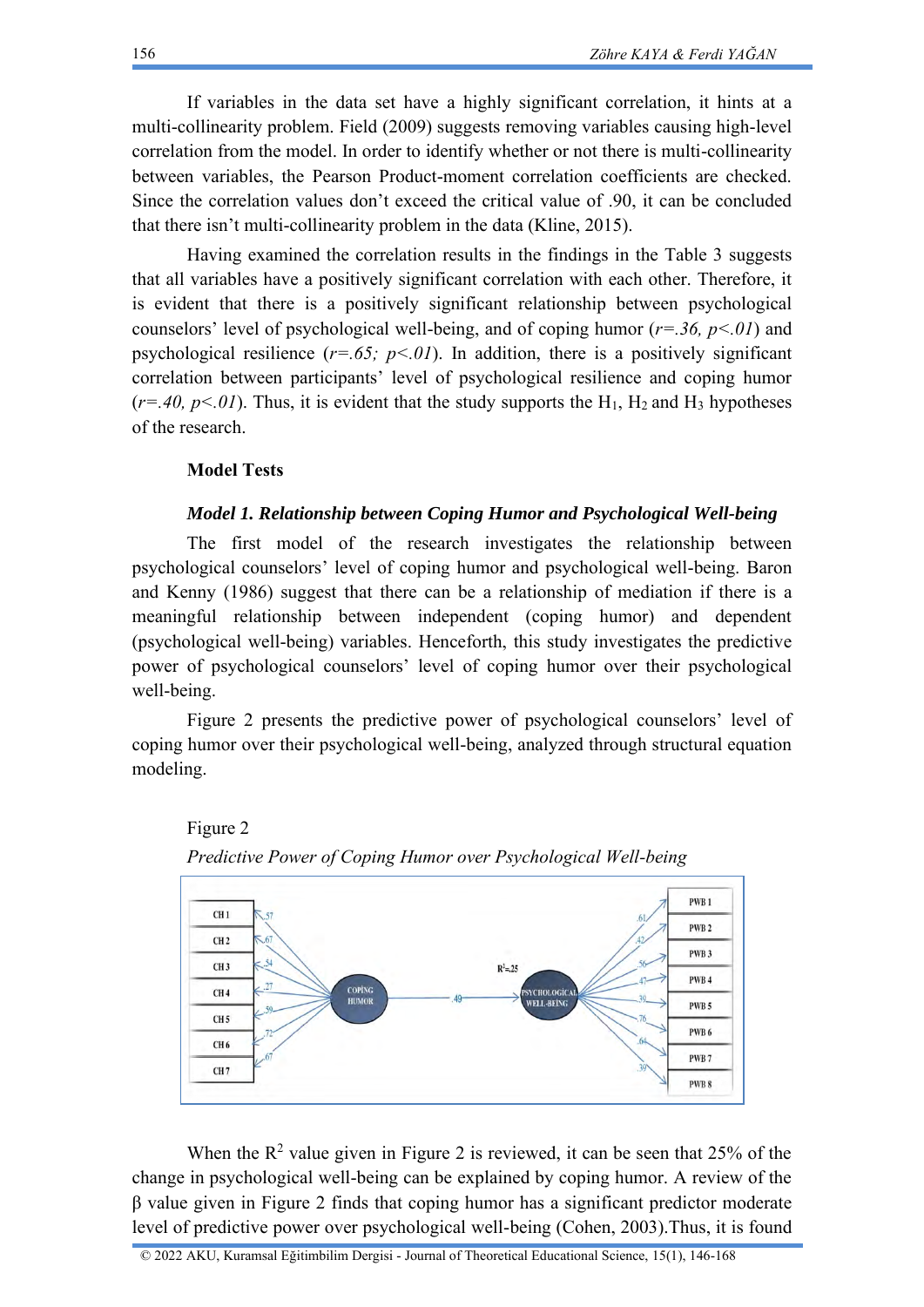Table 4

that the predictive power of coping humor over psychological well-being is at the level of .49.Table 4 demonstrates the model fit values presented in Figure 2.

| Good Fitting                      | <b>Acceptable Fitting</b>                                          | Fit Value | Fitting            |
|-----------------------------------|--------------------------------------------------------------------|-----------|--------------------|
| $\chi^2/df \leq 3$                | $\chi^2/df \leq 5$                                                 | 2.21      | Good fitting       |
| RMSEA < 05                        | RMSEA < 08                                                         | .07       | Acceptable fitting |
| $0$ <srmr <="" <math="">05</srmr> | $0$ < SRMR < $08$                                                  | .06       | Acceptable fitting |
| $.90<$ GFI                        | $.85<$ GFI                                                         | .90       | Good fitting       |
| $.90<$ AGFI                       | .89 <agfi<.85< td=""><td>.93</td><td>Good fitting</td></agfi<.85<> | .93       | Good fitting       |
| $.90<$ CFI                        | $.85 <$ CFI                                                        | .97       | Good fitting       |
| $.95<$ IFI                        | .94≤IFI≤90                                                         | .93       | Acceptable fitting |

*Model Fit Values presented in Figure 2*

In Table 4, it can be seen that the model is significant with values of  $\chi^2(190)$  and  $\chi^2$ /df<sup></sup> (2.21). Having examined the model fit values, it can be seen that the GFI=.90, AGFI=.90 and CFI=.90 values are of good fit (Kline, 2015; Tabachnick & Fidell, 2015) and the RMSEA=.07, SRMR=.06 and IFI=.93 values are within acceptable boundaries of fit (Karagöz, 2016; Meydan & Şeşen, 2015).

# *Model 2. The Mediating Role of Psychological Resilience in the Relationship between Coping Humor and Psychological Well-being*

Figure 3 presents the model developed for the examination of the mediating role of psychological resilience in the relationship between coping humor and psychological well-being within the use of structural equation modeling.

### Figure 3



*The Mediating Role of Psychological Resilience in the Relationship between Coping Humor and Psychological Well-being*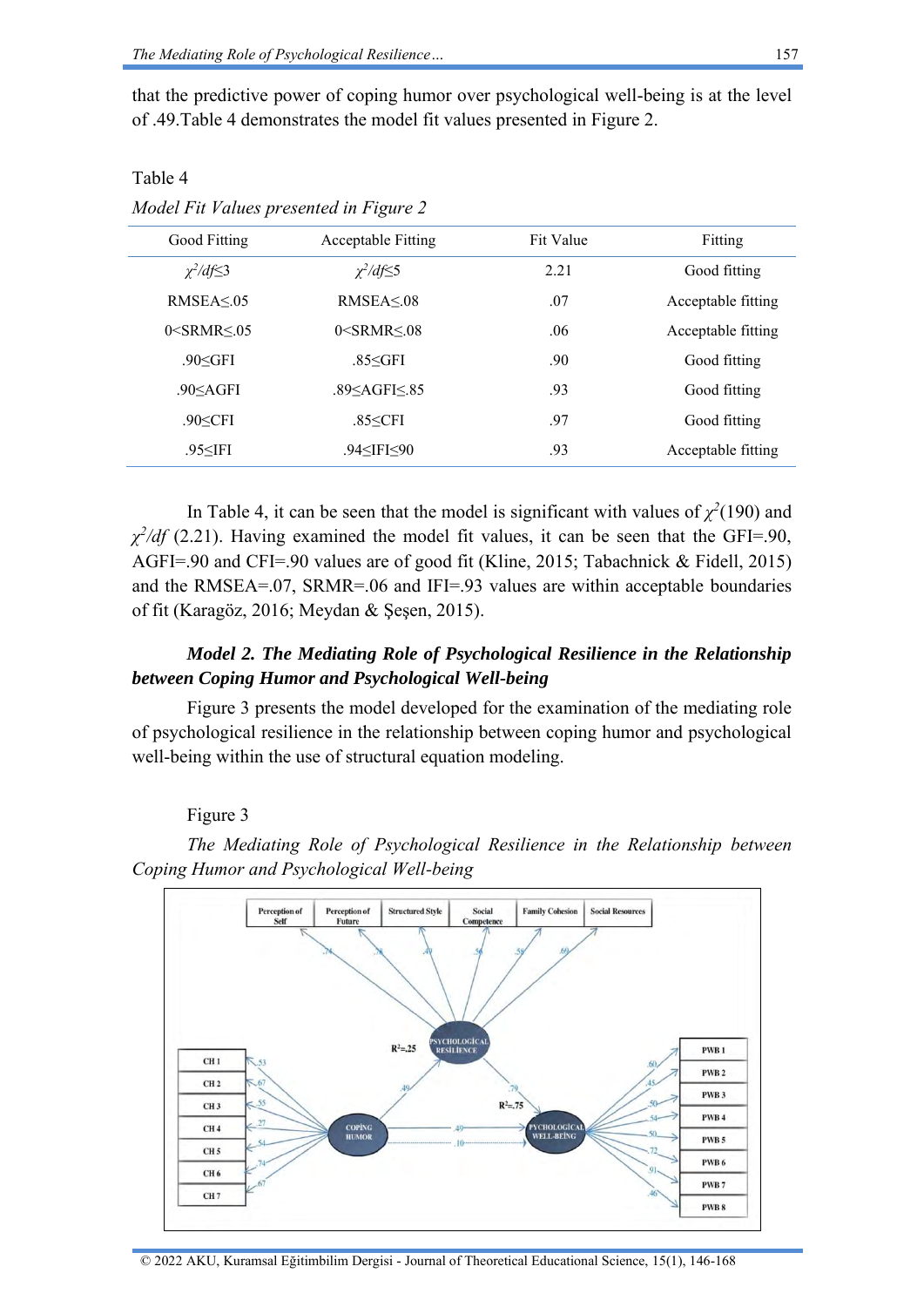When the  $R<sup>2</sup>$  values given in Figure 3 are examined, it can be stated that 25% of the total change in resilience can be explained by coping humor and 71% of the total change in psychological well-being is explained by resilience and coping humor. A review of the β value given in Figure 3 shows that psychological resilience with coping humor ( $\beta$ =.49,  $p$ =.01) is moderate and psychological resilience has high predictive power on psychological well-being (*β*=.79, *p*=.01) (Cohen, 2003).

As Figure 3 shows, the predictive power of coping humor over psychological well-being drops from the level of .49 to the level of .10 as found in the structural equation modeling that has tested the mediating role of psychological resilience in the relationship between coping humor and psychological well-being. Table 5 below present's model fit values presented in Figure 3.

### Table 5

| Good Fitting                                                                                                | <b>Acceptable Fitting</b>                                | <b>Fit Value</b> | Fitting            |
|-------------------------------------------------------------------------------------------------------------|----------------------------------------------------------|------------------|--------------------|
| $\chi^2/df \leq 3$                                                                                          | $\chi^2/df \leq 5$                                       | 2.21             | Good fitting       |
| RMSEA < 0.5                                                                                                 | RMSEA < 08                                               | .07              | Acceptable fitting |
| $0 <$ SRMR $\leq 0.05$                                                                                      | $0$ <srmr <="" <math="">08</srmr>                        | .07              | Acceptable fitting |
| $.90<$ GFI                                                                                                  | $.85<$ GFI                                               | .85              | Acceptable fitting |
| .90 <agfi< td=""><td>.89 &lt; AGF &lt; 85</td><td>.91</td><td>Good fitting</td></agfi<>                     | .89 < AGF < 85                                           | .91              | Good fitting       |
| $.90<$ CFI                                                                                                  | .85 <cfi< td=""><td>.96</td><td>Good fitting</td></cfi<> | .96              | Good fitting       |
| .95 <ifi< td=""><td><math>.94&lt;</math>IFI<math>&lt;</math>90</td><td>.95</td><td>Good fitting</td></ifi<> | $.94<$ IFI $<$ 90                                        | .95              | Good fitting       |
|                                                                                                             |                                                          |                  |                    |

*Model Fit Values presented in Figure 3*

Having examined the model fit values presented in Figure 3 shown in Table 5, it is found that the model is significant with values of  $\chi^2$ (405) and  $\chi^2$ /*df*(2.21). A review of model fit indices shows that the AGFI=.91, CFI=.96 and IFI=.95 values provide a good fit (Kline, 2015) and the RMSEA=.07, SRMR=.07 and GFI=.85 values are within acceptable boundaries of fit (Karagöz, 2016; Meydan & Şeşen, 2015).

The results of the bootstrapping analysis performed with a 5.000-resampling method on whether the indirect effects of partial mediation found in the model are significant or not are given in Table 6.

#### Table 6

*Bootstrapping Results for the Mediating Role of Psychological Resilience in the Relationship between Coping Humor and Psychological Well-Being*

|                                   | <b>Bootstrap</b> |      | 95% Confidence Interval |                    |       |         |
|-----------------------------------|------------------|------|-------------------------|--------------------|-------|---------|
| Indirect Effects                  | Coefficient      | SЕ   | Lower Limit             | <b>Upper Limit</b> | $R^2$ | F       |
| $CH\rightarrow PR\rightarrow PWB$ | 463              | .092 | .304                    | .663               | 75    | 70.09** |

\*\**p*<.01, \**p*<.05, SE: Standard Errors, CH: Coping Humor, PR: Psychological Resilience, PWB: Psychological Well-Being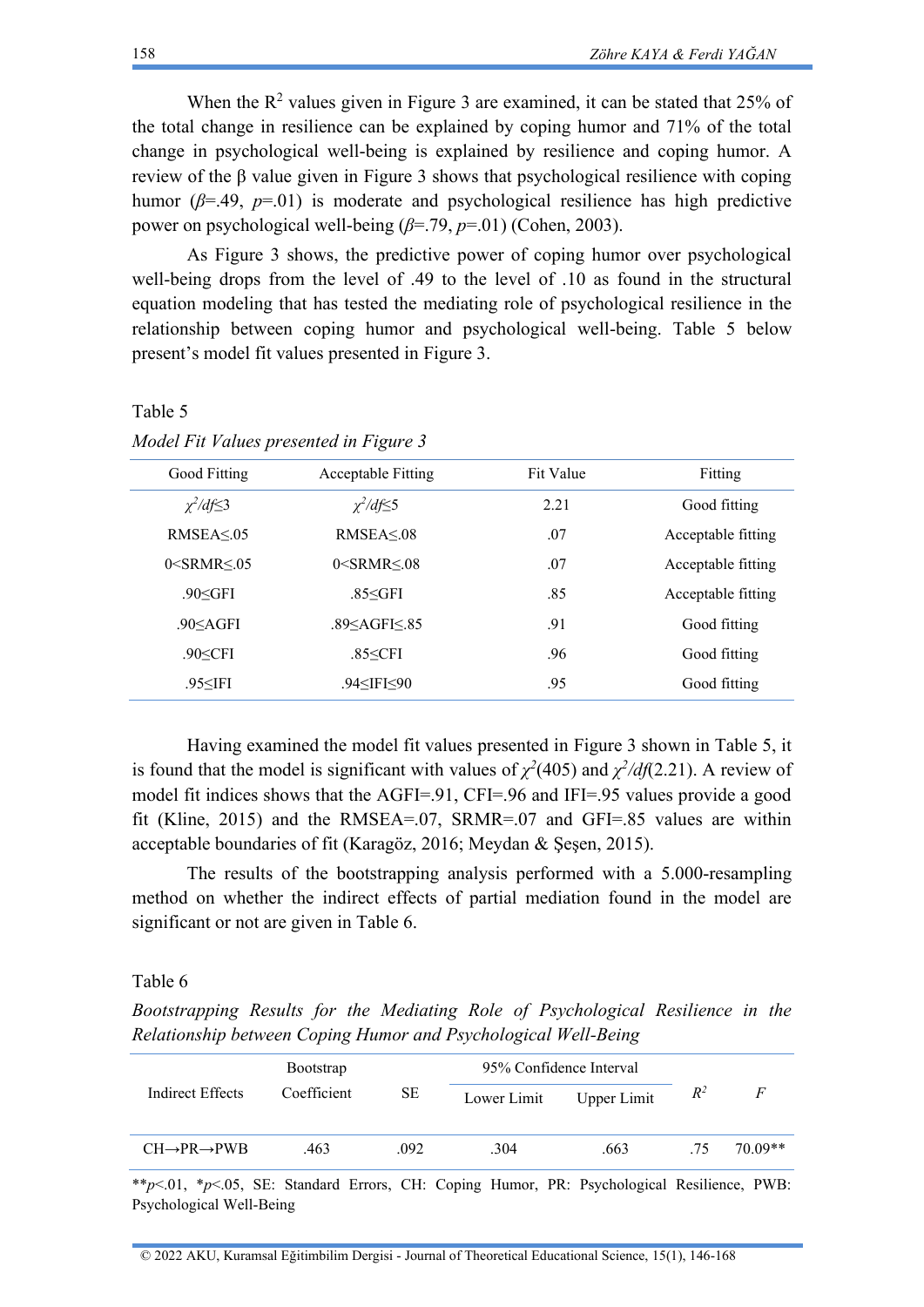coping humor and psychological well-being.

An examination of Table 6 shows a significant indirect relationship between psychological resilience and psychological well-being by means of coping humor (Bootstrap coefficient=.463, 95% confidence interval=.304 and .663). Bootstrapping results were found to be statistically significant as they did not include zero values for lower and upper limits in the 95% confidence interval. These results demonstrate that

## **Discussion and Conclusion**

psychological resilience partially has a mediating role in the relationship between

This study has investigated the mediating role of psychological resilience in the relationship between coping humor and psychological well-being. Findings show that there is a positively significant correlation in the relationships between coping humor, psychological resilience, and psychological well-being, and suggest that coping humor is an important descriptive variable for psychological resilience and psychological wellbeing. Moreover, the study finds that psychological resilience explains psychological well-being, and partially has a mediating role between coping humor and psychological well-being. Likewise, it is found that coping humor explains psychological well-being both directly and through psychological resilience. Research findings demonstrate that the conceptual model developed to holistically describe psychological well-being is supported and indicates good-fit values. This section discusses the research findings regarding the developed model and the tested hypotheses within the theoretical framework and makes suggestions.

This research concludes that the means of psychological counselors' scores for coping humor, psychological resilience, and psychological well-being are above the mean values. It can be argued that this result is related to psychological counselors' educational backgrounds and vocational fields. Psychological counselors' educational background enables them to cope with their psychological problems (Aladağ, 2014); hence their education may contribute to their well-being. As previously shown (Akça Erdoğan, 2018), psychological counselors have high levels of psychological well-being. As psychological counselors work in mental health and help individuals with a variety of personality traits and mental health issues (Gülbahçe & Özkurt, 2016), it is anticipated that they have a high level of psychological well-being and resilience. This requires them to continuously improve themselves professionally and update their areaspecific knowledge (Karaırmak & Siviş, 2008). Thus, it can be noted that psychological counselors have a high level of psychological well-being and psychological resilience because it is a requirement of their job. Following the overall analysis of research findings, it can be inferred that psychological counselors quickly re-build themselves against obstacles and challenges, cope with difficult situations and experiences through having a sense of humor, and are more likely to view stressful and difficult experiences with a positive outlook.

Research findings show a positive correlation between coping humor and psychological well-being. Therefore,  $H_1$  the first hypothesis of the research, was confirmed. Previous research findings support that coping humor directly and significantly relationship psychological well-being (Açıkgöz, 2016; Akça Erdoğan, 2018; Alvord et al., 2011; Kuiper & Martin, 2010; Kuiper & McHale, 2009; Satıcı & Deniz, 2017). Considering that psychological well-being increases individuals' potential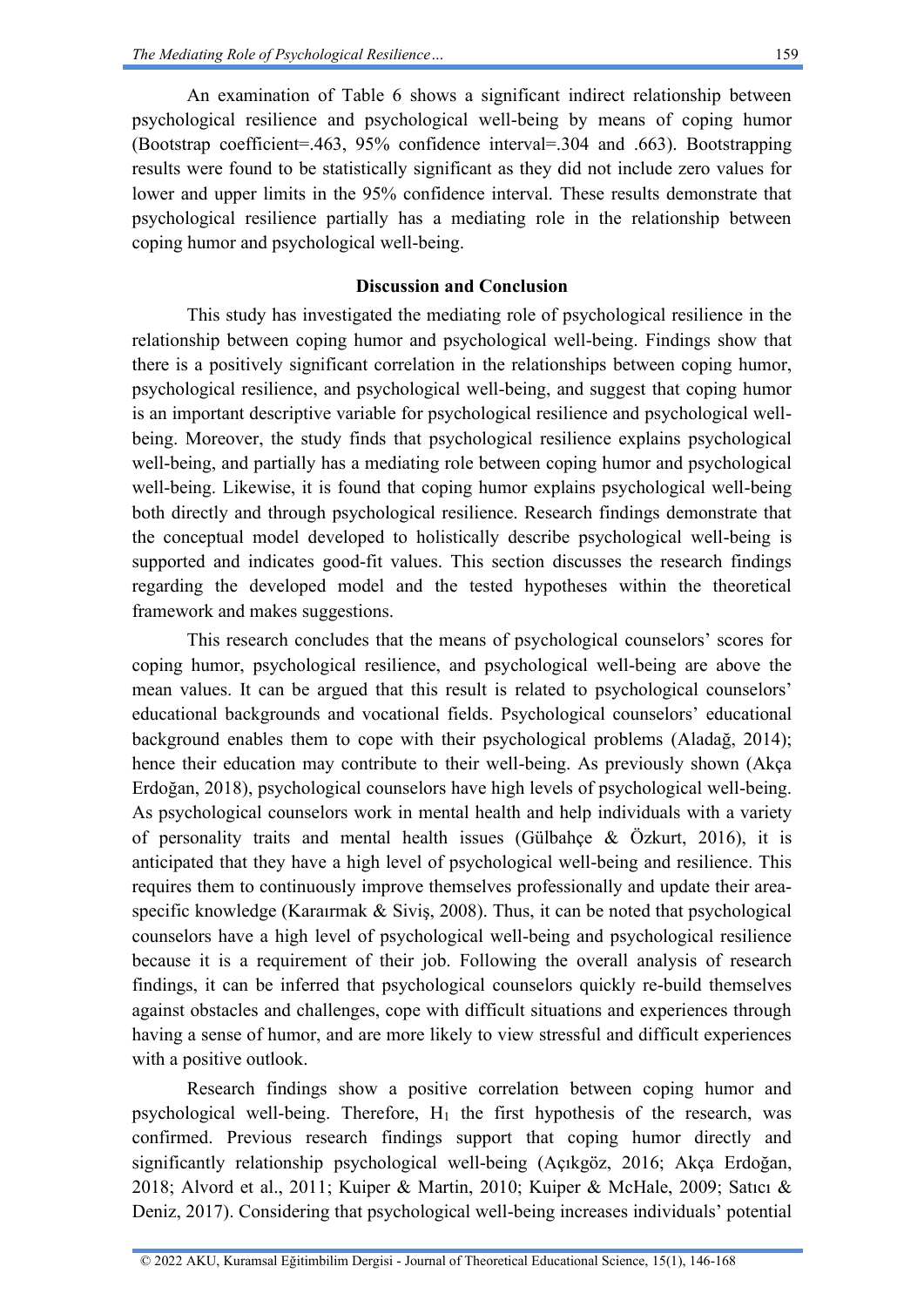to pursue a meaningful life (Telef, 2013) and that humor positively contributes to individuals' lives at large (Martin, 2001), it is anticipated that there is a significant correlation between humor and psychological well-being. Similarly, there is a close relationship between psychological well-being and self-realization (Ryan & Deci, 2001). In general, psychological well-being is related to one's life goals, interpersonal skills, personal responsibilities in life (Ryff & Keyes, 1995) and positive moods (Kuyumcu, 2013) and hence, it also has significant relationships with the sense of humor.

Research findings demonstrate that there is a positively significant correlation between coping humor and psychological resilience. Therefore, this result confirms the second hypothesis of the research  $H_2$ . This particular relationship is consistent with many other studies in the existing literature (Açıkgöz, 2016; Akgün & Uz Baş, 2020; Olsson et al., 2003; Satıcı & Deniz, 2017). Individuals who use humor as a coping mechanism are able to detect and comprehend humor in their life events (Ruch, 1998). Therefore, it can be said that psychological counselors have the ability to re-evaluate situations and look at them from a positive perspective by using humor as a coping mechanism. In the existing literature, some studies support the findings of this research. For instance, it is evident that humor preserves individuals' mental health as used as a balancing factor against challenges and obstacles in life (Thorson et al., 1997). It is also found that the therapeutical use of humor supports individuals' physical, emotional, cognitive, and social development and hence, increases their psychological resilience (Çakmak, 2012).

Another finding of this research demonstrates that there is a significant correlation between psychological resilience and psychological well-being, which is the third hypothesis of the study. Studies in the existing literature support this finding (Fredrickson, 2001; Karacaoğlu & Köktaş, 2016; Malkoç & Yalçın, 2015; Pidgeon & Keye, 2014; Ryff & Singer, 2003). Psychologically resilient individuals successfully cope with the negative changes in their lives, and their successful coping also contributes to their well-being (Wagnild, 2009). Ryff et al. (1998) suggest that psychological resilience builds upon psychological well-being against challenges and also enhances it.

Research findings showed that there is a significant relationship between coping humor and psychological well-being through the mediator of psychological resilience. This finding confirms the fourth hypothesis of the research, H4. There are no studies in the existing literature, which concurrently focus on the relationships of these three variables. Nevertheless, it is found that previous studies support this network of relations. Based on this finding, it can be suggested that coping humor enhances psychological well-being through psychological resilience. It is found that, with the use of humor, individuals look at life events from a different perspective by unraveling humorous, funny, and witty aspects of those events (Chauvet & Hofmeyer, 2007) and subsequently, by identifying poor aspects of the events (Lefcourt, 2001), which then facilitates coping process. Thus, it can be argued that humor increases individuals' psychological resilience and encourages them to focus on positive sides of events, or put differently, to be more optimistic. Moreover, these individuals may feel more satisfied with their lives, and more inclined to get social support and to establish more meaningful relationships (Ryff et al., 1999). Therefore, their psychological well-being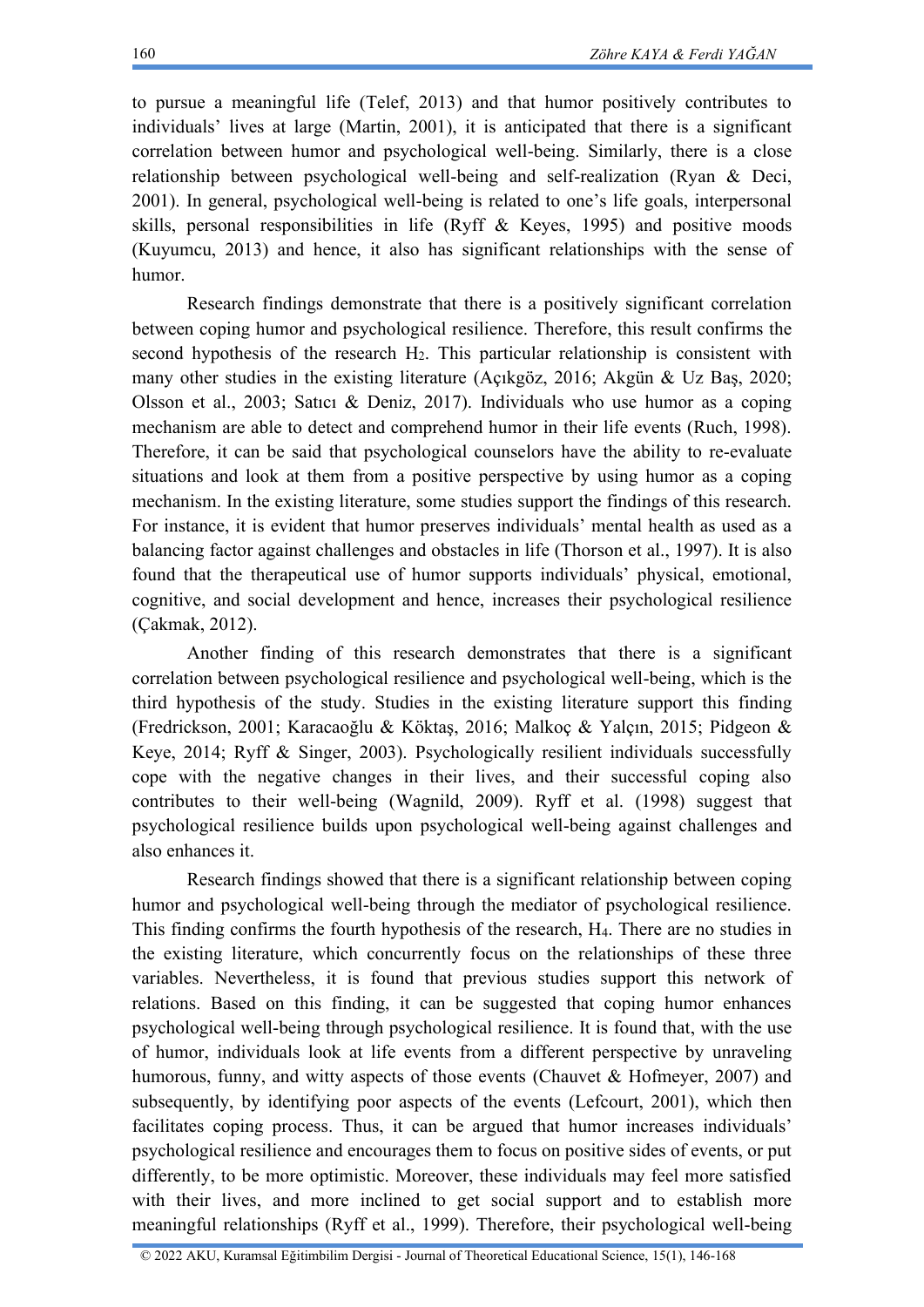can improve. Similarly, studies show that coping humor helps individuals be more flexible (Kolburan et al., 2019) and be more resilient (Thorson et al., 1997), thus it successfully contributes to the maintenance of their mental health. Furthermore, because coping humor operates as a balancing factor amidst challenges (Akgün & Uz Baş, 2020), it can improve psychological resilience and hence, enhance psychological wellbeing.

### **Limitations**

Of the limitations of the study, the first is the limitation related to the sampling method. As a result of convenience sampling, most of the selected participants in the sample were from the eastern provinces of Turkey and were new to the profession (mean working time=5.9 $\pm$ 4.42); thus, constituting a significant limitation in terms of the generalizability of the study.

Another limitation of the study is that only humor and psychological resilience were under taken in explaining psychological well-being. Therefore, since a variety of factors are effective in explaining psychological well-being, it may be suggested that different conceptual models can be used to explain psychological well-being in future studies.

The fact that the participants of the study were psychological counselors constitutes another limitation in terms of the applicability of the study to other segments of society. Again, since the data was collected by means of self-reporting measurement tools, some scores in the data obtained from the scales may be high due to the social desirability factor.

One other limitation of the study may be attributed to the validity and credibility of the data as being limited to the data collection tools which were used. The insufficient number of participants  $(n=228)$  in this study is thought to be a significant limitation in terms of the generalizability of the research findings.

Finally, Covid-19 pandemic conditions in Turkey, and indeed globally, could be considered another limitation of the study. It may have been the case that the context of the scale items may have impacted the responses of those participating in the study.

#### **Suggestions**

In consideration of the importance and structure of the psychological counseling profession, it is suggested that the number of studies in the field of positive psychology for psychological counselors should increase. It is recommended that the importance should be placed on positive psychology concepts such as humor, resilience and psychological well-being. Information should be provided on the advantages of increasing the well-being of psychological counselors, not only in terms of their own well-being but also for the benefit of their clients. In addition, studies can be conducted on how psychological counselors can further use psychological well-being in their work settings. It may be recommended to provide in-service training or such activities as seminars on the importance of psychological well-being and giving expert advice on a variety of subjects.

As a result of the research, it was concluded that humor and psychological resilience are important factors in increasing the psychological well-being of psychological counselors. In light of these findings, psychological counselors can utilize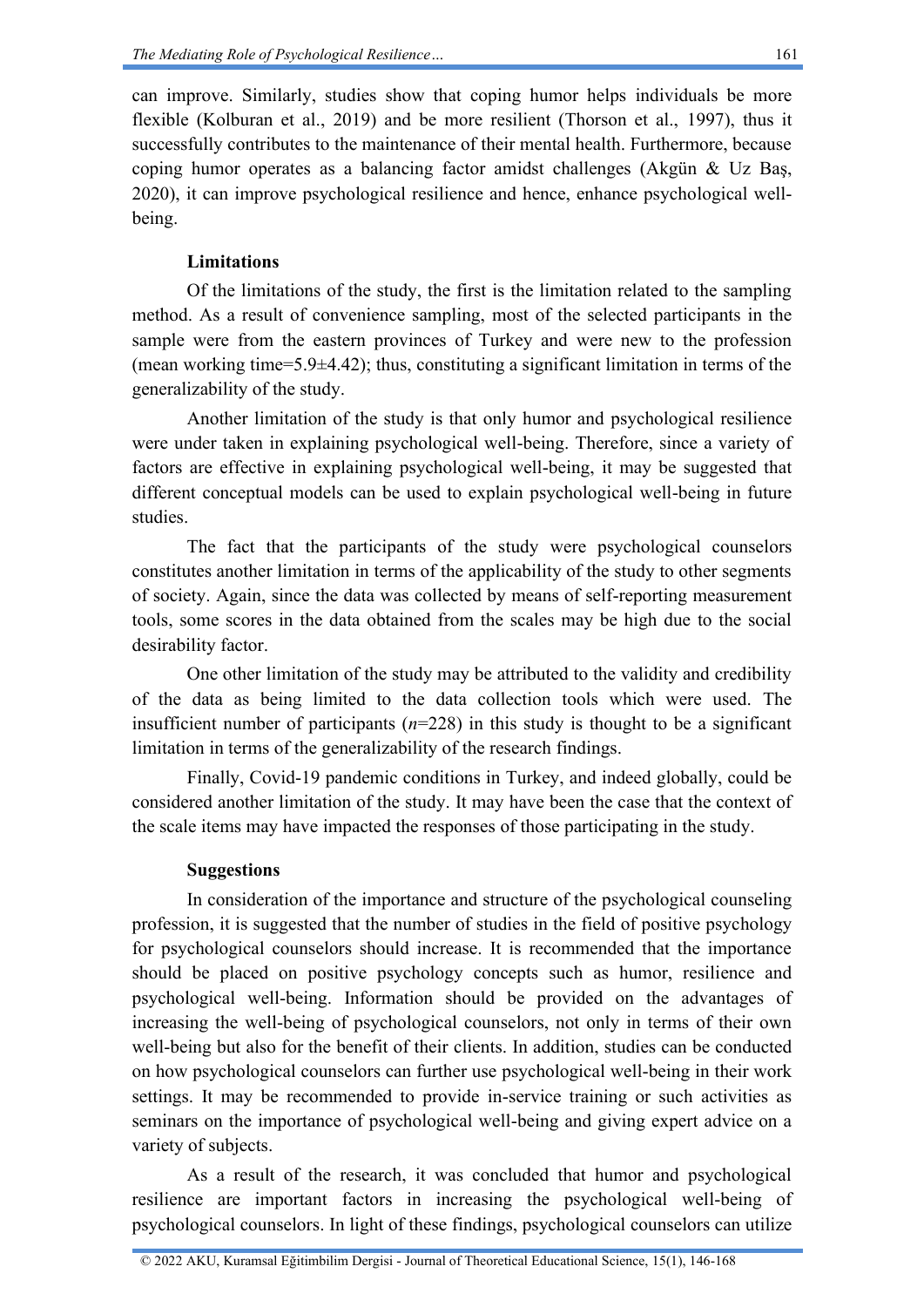various techniques, including humor and psychological resilience in the therapeutic process to improve their clients' psychological well-being.

In regard to further research on this topic, it may be suggested that a more comprehensive study can be conducted by adding variables related to how the work environment affects psychological counselors. Future studies may also be suggested to use both qualitative and quantitative data to explain psychological well-being. Studies that cover a wider age range of psychological counselors and a wider scope in terms of regional coverage may also be recommended. In order to eliminate the limitations of a cross-sectional study, the generalizability of the findings can be increased with longitudinal studies to be conducted in different time frames.

This study was conducted by using the correlational research model. Thus, it may be suggested to conduct experimental studies to explain psychological well-being in future studies. Experimental studies can also be carried out with psycho-educational groups that include various factors that may be considered to increase psychological resilience and coping humor.

Finally, since this study was conducted during the Covid-19 pandemic process, the same study can be repeated after the pandemic to minimize the effects of the pandemic.

#### **Statement of Responsibility**

Ferdi Yağan; determination of problem situation, determination of sample group, selection and application of data collection tools, methodology, literature review, analysis, writing-original draft and resources. Zöhre Kaya; planning and implementation of activities, methodology, validation, writing-original draft, arrangement, writingreview, reviewing and inspection, editing, visualization and supervision.

#### **Conflicts of Interest**

There are no conflicts of interest in this study.

#### **Author Bios:**

Zöhre Kaya is a lecturer at Van Yüzüncü Yıl University, Department of Educational Sciences, Division of Guidance and Psychological Counseling. She has national and international articles on Guidance and Psychological Counseling.

Ferdi Yağan, is a student PhD in Guidance and Psychological Counseling at Atatürk University.

#### **References**

- Açıkgöz, M. (2016). *Examining the relationship among the psychological resilience, humor styles and happiness level of medicine school students* [Unpublished master's thesis]. Çağ University.
- Ağırkan, M., & Kağan, M. (2017). The relationship between value orientations and psychological resilience levels of university students. *Journal of Erzincan University Faculty of Education, 19*(3), 225-245. <https://doi.org/10.17556/erziefd.335063>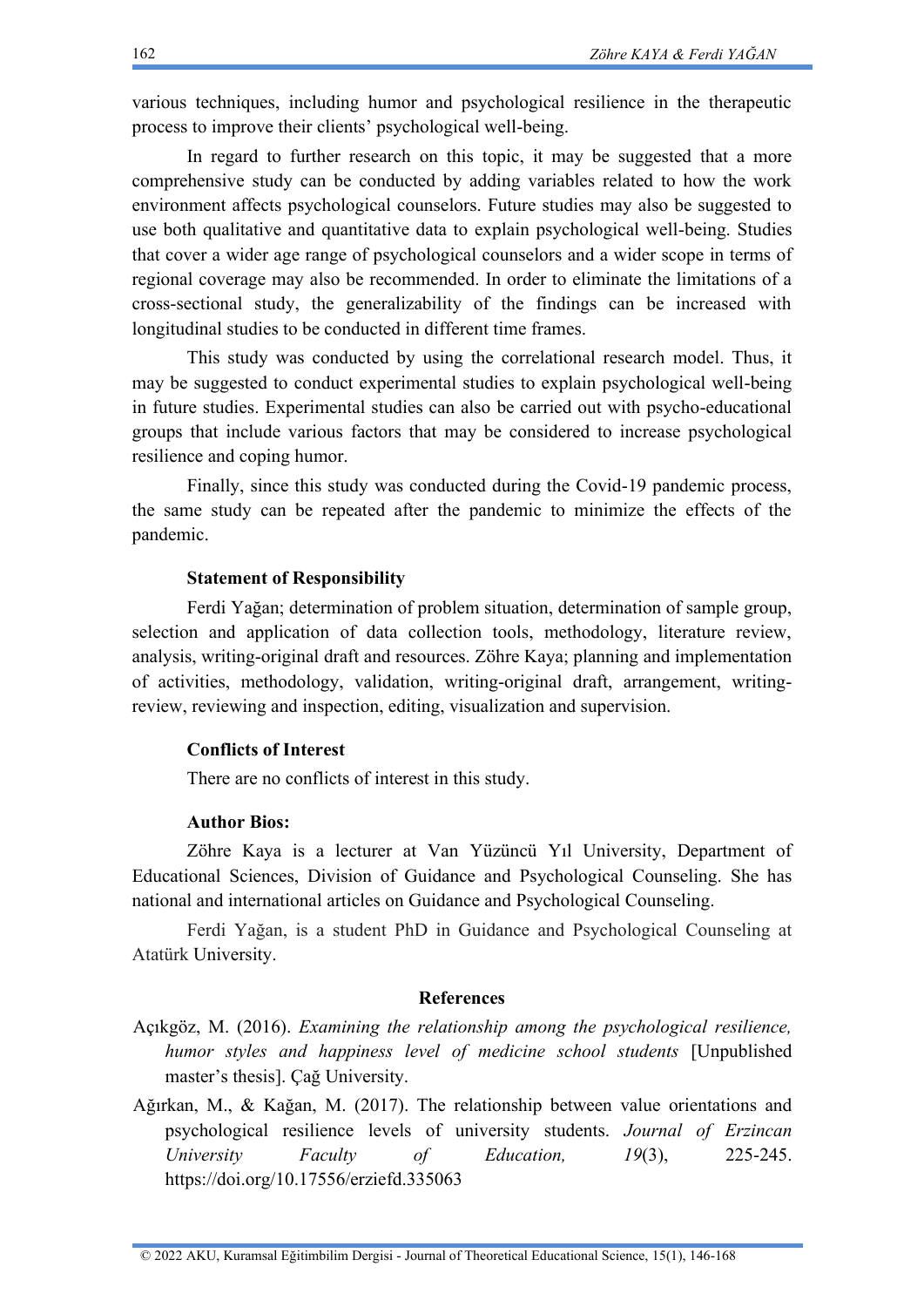- Akça Erdoğan, B. (2018). *The investigation of emotion management skills and psychological well-beings of school psychological counselors with regard to humor styles, which they use* [Unpublished master's thesis]. Uludağ University.
- Akgün, Ü., & Uz Baş, A. (2020). Assertiveness and humor styles as predictors of resilience in high school students. *PESA International Journal of Social Studies, 6*(3), 217-231.
- Aladağ, M. (2014). Critical incidents in individual counseling practicum supervision across different levels of counselor education. *Journal of Education Ege*, *15*(2), 428-475.<https://doi.org/10.12984/eed.82217>
- Allport, G. W. (1961). *Pattern and growth in personality*. Holt.
- Alvord, M. K., Zucker, B., & Grados, J. J. (2011). *Resilience builder program for children and adolescent-enhancing social competence and self-regulation*. Research Press.
- Arslan, H. (2018). The relationship between happiness, resilience and addiction conditions of psychological consultants. *Journal of Education in Health Sciences*, *1*(1), 17-35.
- Balaban, J. (2000). Stress sources and coping techniques of teachers in elementary education. *Journal of Education Pamukkale University Faculty, 7*, 188-195.
- Balay, R. (2000). *Organizational commitment*. Nobel Publishing.
- Baltaş, A., & Baltaş, Z. (2000). *Stress and ways to cope*. Remzi Press.
- Baron, R. M., & Kenny, D. A. (1986). The moderator-mediator variable distinction in social psychological research: Conceptual, strategic, and statistical considerations. *Journal of Personality and Social Psychology*, *51*(6),
- Basım, H. N., & Çetin, F. (2011). Reliability and validity studies of resilience scale for adults. *Journal of Turkish Psychiatry*, *22*(2), 104-114.
- Boniwell, I. (2012). *Positive psychology in a nutshell: The science of happiness*. (3th ed.). Open University Press.
- Bradburn, N. M. (1969). *The structure of psychological well-being.* Aldine.
- Bulut, S., & Erdoğan Akça, B. (2019). Examination of emotion management skills according to the humor styles used by school psychological counselors (guidance teachers). *3rd Eurasian Positive Psychology Congress,* 13-14 April 2019.
- Büyüköztürk, Ş. (2019). *Data analysis handbook*. Pegem Publishing.
- Çakmak, A. (2012). Humor and therapeutic usage of humor. *Presented at the II. International VI. National Psychiatric Nursing Congress.* 4-7 October, Erzurum.
- Celso, B. C., Ebener, D. J., & Burkhead, H. (2003). Humor coping, health status, and life satisfaction among older adults residing in assisted living facilities. *Aging and Mental Health, 7*(6), 438-445.<https://doi.org/10.1080/13607860310001594691>
- Chauvet, S., & Hofmeyer, A. (2007). Humor as a facilitative style in problem-based learning environments for nursing students. *Nurse Education Today, 27*, 286-292. <https://doi:10.1016/j.nedt.2006.05.008>
- Çiper Kaynar, A. (2019). *Turkish adaptation of sense of humor questionnaire: Transliteral equivalence, reliability and validity study* [Unpublished master's thesis]. Üsküdar University.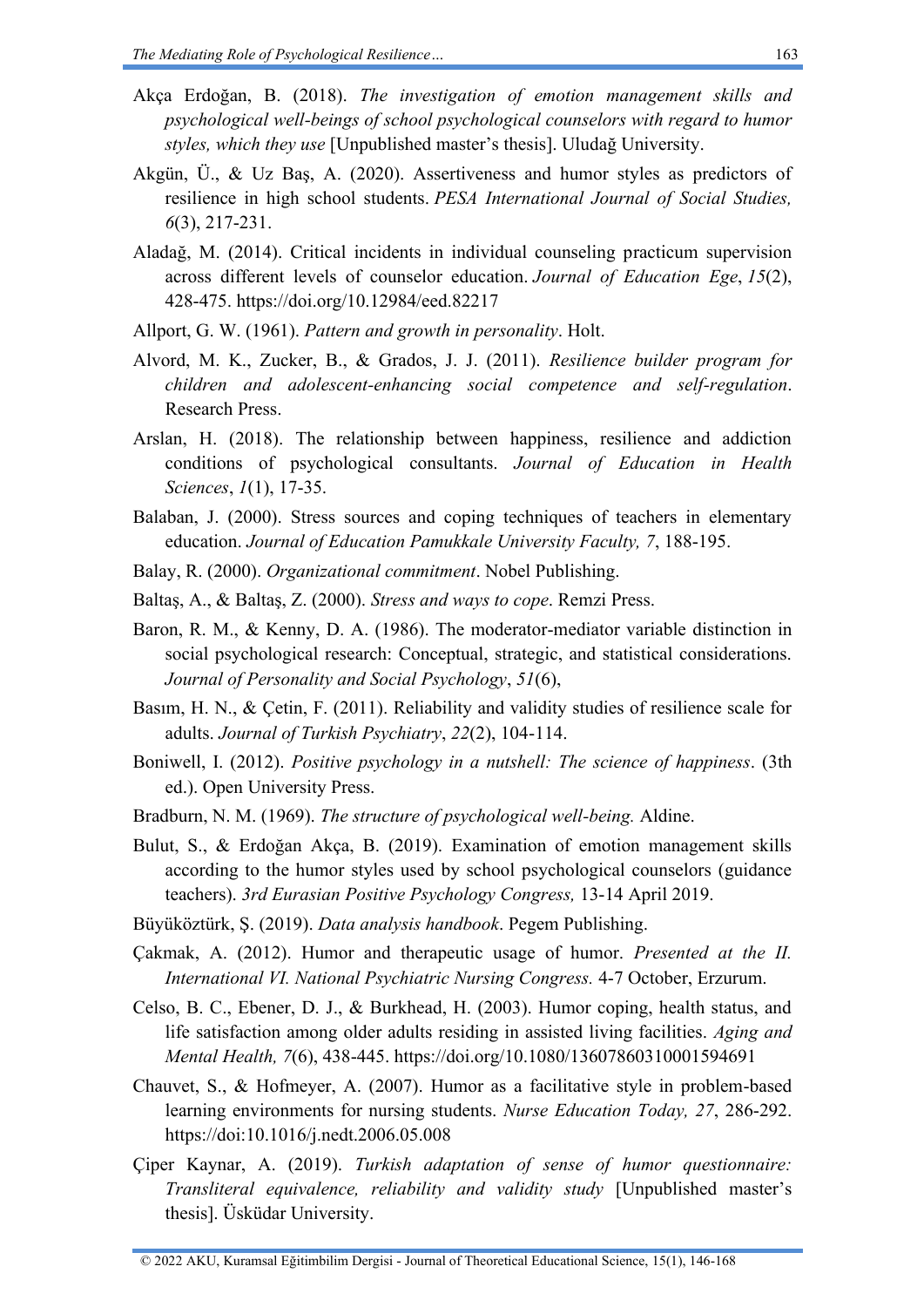- Çoban, A. E. (2005). Peer supervision for school counselors. *Mersin University Journal of the Faculty of Education, 1*(1), 167-174.<https://doi:10.17860/efd.52534>
- Cohen, J. (2003). A power primer. *Psychological Bulletin*, *112*(1), 155-159. [https://doi:](https://doi:%2010.1037/0033-2909.112.1.155)  [10.1037//0033-2909.112.1.155](https://doi:%2010.1037/0033-2909.112.1.155)
- Diener, E. (2009). Subjective well-being. The science of well-being. *Social İndicators Research Series, USA, Springer*, *37*, 11-58. [https://doi.org/10.1007/978-90-481-](https://doi.org/10.1007/978-90-481-2350-6_2) [2350-6\\_2](https://doi.org/10.1007/978-90-481-2350-6_2)
- Diener, E., Scollon, C. N., & Lucas, R. E. (2009). The evolving concept of subjective well-being: The multifaceted nature of happiness. *Advances in Cell Aging and Gerontology, 15*, 187-219. [https://doi.org/10.1007/978-90-481-2354-4\\_4](https://psycnet.apa.org/doi/10.1007/978-90-481-2354-4_4)
- Diener, E., Wirtz, D., Tov, W., Kim-Prieto, C., Choi, D., Oishi, S., & Biswas-Diener, R. (2010). New well-being measures: Short scales to assess flourishing and positive and negative feelings. *Social İndicators Research*, *97*(2), 143-156. <https://doi.org/10.1007/s11205-009-9493-y>
- Ergün Başak, B. (2012). *The relationships between self-compassion, social connectedness, optimism and psychological resilience levels of low-income university students* [Unpublished doctoral thesis]. Anadolu University.
- Field, A. (2009). *Discovering statistics using SPSS: Book plus code for E version of text* (3th ed.). Sage Publication.
- Frankl, V. E. (1984). *Man's search for meaning*. Washington Square Press.
- Fredrickson, B. L. (2001). The role of positive emotions in positive psychology: The broaden-and-build theory of positive emotions. *American Psychologist*, *56*(3), 218- 226. [https://doi.org/10.1037/0003-066X.56.3.218](https://psycnet.apa.org/doi/10.1037/0003-066X.56.3.218)
- Freud, S. (1905). *Jokes and their relation to the unconscious*. Penguin Books (Reprint, 2002).
- Friborg, O., Barlaug, D., Martinussen, M., Rosenvinge, J. H., & Hjemdal, O. (2005). Resilience in relation to personality and intelligence. *International Journal of Methods in Psychiatric Research*, *14*(1), 29-42.<https://doi.org/10.1002/cpp.488>
- Gable, S. L., & Haidt, J. (2005). What (and why) is positive psychology? *Review of General Psychology*, *9*(2), 103-110. [https://doi.org/10.1037/1089-2680.9.2.103](https://doi.org/10.1037%2F1089-2680.9.2.103)
- Gülbahçe, A., & Özkurt, S. (2016). Analysis of empathic tendencies and empathic skills of prospective students of program of guidance and psychological counseling according to certain variables. *Adnan Menderes University Journal of the Faculty of Education*, *7*(1), 1-15.
- Hefferon, H., & Boniwell, I. (2014). *Positive psychology theory, research and practice.*  (T. Doğan, Trans. Ed.). Nobel Publishing.
- Hoşoğlu, R., Kodaz, A. F., Bingöl, T. Y., & Batık, M. V. (2018). The resilient levels of preservice teachers. *International Journal of Society Researches*, *8*(14), 217-239. [https://doi: 10.26466/opus.405751](https://doi:%2010.26466/opus.405751)
- Houston, D. M., Mckeee, K. L., Carroll, L., & Marsh, H. (1998). Using humor to promote psychological well-being in residential homes for older people. *Aging and Mental Health, 2*(4), 328-332.<https://doi.org/10.1080/13607869856588>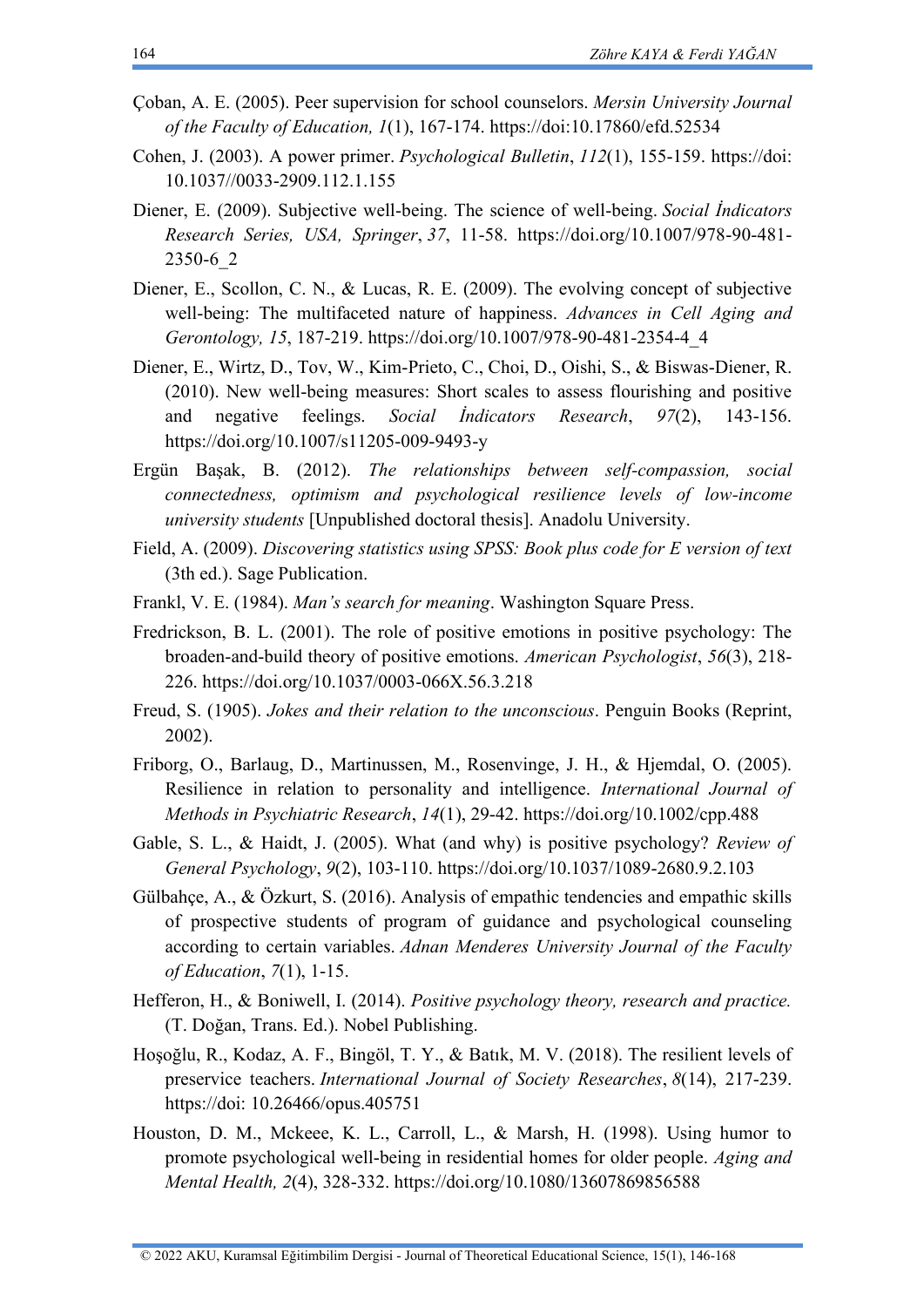- İlhan, T. (2005). *A model of humor styles based on subjective well-being* [Unpublished master's thesis]. Gazi University.
- Karacaoğlu, K., & Köktaş, G. (2016). The mediating role of optimism on the relationship between psychological resilience and psychological well-being: A research on hospital employee. *The Journal of Human and Work, 3*(2), 119-127. <https://doi.org/10.18394/iid.20391>
- Karagöz, Y. (2016). *SPSS 23 and AMOS 23 applied statistical analysis*. Nobel Academic Publishing.
- Karaırmak, Ö., & Siviş, R. (2008). Transition from modernism to postmodernism and positive psychology. *Turkish Psychological Counseling and Guidance Journal*, *3*(30), 102-115.
- Karaırmak, Ö., & Siviş Çetinkaya, R. (2011). The effect of self-esteem and locus of control on resilience: The mediating role of affects. *Turkish Psychological Counseling and Guidance Journal*, *4*(35), 30-41.
- Karasar, N. (2005). *Scientific research method: Concepts, principles and techniques.*  Nobel Publishing.
- Kesler, K. D. (1991). Burnout: A multimodal approach to assessment and resolution. *Elementary School Guidance & Counseling*, *24*(4), 303-311.
- Keyes, C. L., & Annas, J. (2009). Feeling good and functioning well: Distinctive concepts in ancient philosophy and contemporary science. *The Journal of Positive Psychology*, *4*(3), 197-201.<https://doi.org/10.1080/17439760902844228>
- Keyes, C. L., Shmotkin, D., & Ryff, C. D. (2002). Optimizing well-being: The empirical encounter of two traditions. *Journal of Personality and Social Psychology*, *82*(6), 1007-1022.<https://doi.org/10.1037/0022-3514.82.6.1007>
- Kline, R. B. (2015). *Principles and practice of structural equation modeling* (4th ed.). Guilford Publications.
- Kobasa, S. C. (1979). Stressful life events, personality, and health: An inquiry into hardiness. *Journal of Personality and Social Psychology*, *37*(1), 1-11. <https://doi.org/10.1037/0022-3514.37.1.1>
- Kolburan, Ş. G., Eker, E., & Akdeniz, B. (2019). Evaluation of relationship between cognitive flexibility and humor styles. *The Turkish Adaptation Study of the Militant Extremist Mindset*, *16*(1), 1-13.<https://doi.org/10.5336/forensic.2018-62253>
- Kosaka, M. (1996). Relationship between hardiness and psychological stressresponse. *Journal of Performance Studies*, *3*, 35-40.
- Kuiper, N. A. (2012). Humor and resiliency: Towards a process model of coping and growth. *Europe's Journal of Psychology, 8*(3), 475-491. <http://doi.org/10.23668/psycharchives.1337>
- Kuiper, N. A., & Martin, H. (2010).ls sense of humor a positive personality characteristics? *The sense of humor: Explorations of a Personality Characteristic*, *3*, 159.<https://doi.org/10.1515/9783110804607-009>
- Kuiper, N. A., & McHale, N. (2009). Humor styles as mediators between selfevaluative standards and psychological well-being. *The Journal of Psychology*, *143*(4), 359-376.<https://doi.org/10.3200/JRLP.143.4.359-376>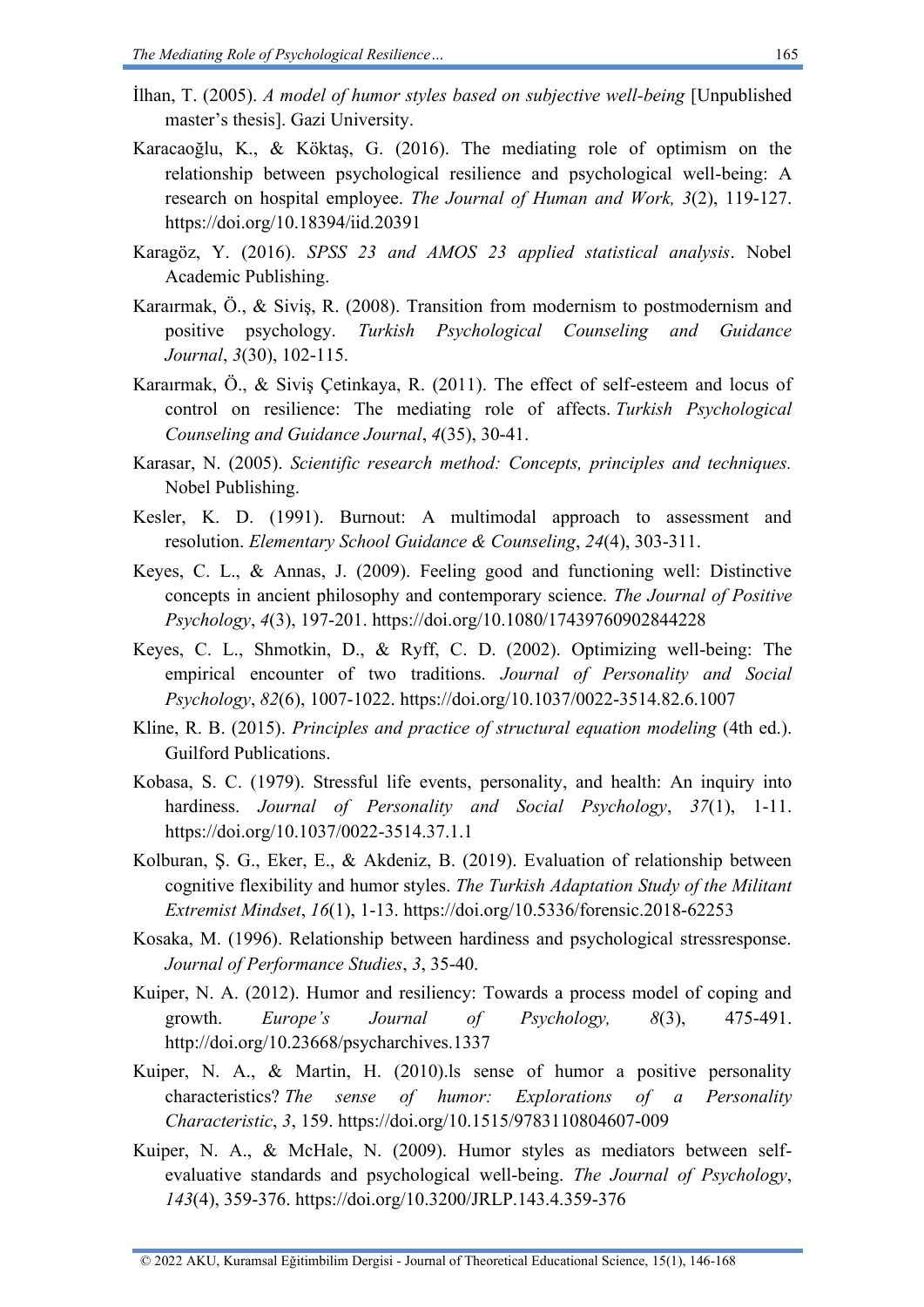- Kuyumcu, B. (2013). The predictive power of university students' positive-negative moods in their psychological wellbeing. *Journal of Theoretical Educational Science, 6*(1), 62-76.
- Lefcourt, H. M. (2001). *Humor: The psychology of living buoyantly*. Kluwer Academic Publisher.
- Lefcourt, H. M., & Martin, R. A. (1986). *Humor and life stress: antidote to adversity*. Springer.
- Leiner, D. J. (2014). Convenience samples from online respondent pools: A case study of the SoSci Panel. *International Journal of Internet Science*, *20*(5), 1-18. [https://doi: 10.5771/2192-4007-2016-4-36769–134](https://doi:%2010.5771/2192-4007-2016-4-36769–134)
- Luthans, F., Avey, J. B., Avolio, B. J., Norman, S. M., & Combs, G. M. (2006). Psychological capital development: Toward a micro-intervention. *Journal of Organizational Behavior: The International Journal of Industrial, Occupational and Organizational Psychology and Behavior*, *27*(3), 387–393. <https://doi.org/10.1002/job.373>
- Maiolino, N., & Kuiper, N. (2016). Examining the impact of a brief humor exercise on psychological well-being. *Translational Issues in Psychological Science, 2*(1), 4- 13.<https://doi.org/10.1037/tps0000065>
- Malkoç, A., & Yalçın, İ. (2015). Relationships among resilience, social support, coping, and psychological well-being among university students. *Turkish Psychological Counseling and Guidance Journal*, *5*(43), 35-43.
- Martin, R. A. (1998). Approaches to the sense of humor: A historical view. W. Ruch, (Ed.) *The sense of humor*. Mouton de Gruyter.
- Martin, R. A. (2001). Humor, laughter, and physical health: Methodological issues and research findings. *Psychological Bulletin*, *127*(4), 504-519. <https://doi.org/10.1037/0033-2909.127.4.504>
- Martin, R. A., & Ford, T. (2007). *The psychology of humor: An integrative approach* (2th ed.). Academic Press.
- Martin, R. A., & Lefcourt, H. M. (1983). Sense of humor as a moderator of the relation between stressors and moods. *Journal of Personality and Social Psychology*, *45*(6), 1313-1324.<https://doi.org/10.1037/0022-3514.45.6.1313>
- Maslow, A. (1954*). Motivation and personality*. Random House.
- May, R. (1953). *Man's Search for Himself*. Random House.
- Meydan, C., & Şeşen, H. (2015). *Structural Equation Model AMOS Applications* (2th ed.). Detay Publishing.
- Moran, C. C., & Hughes, L. P. (2006). Coping with stress: Social work students and humor. *Social Work Education*, *25*(5), 501-517. <https://doi.org/10.1080/02615470600738890>
- Olsson, C. A., Bond, L., Burns, J. M., Vella-Brodrick, D. A., & Sawyer, S. M. (2003). Adolescent resilience: A concept analyses*. Journal of Adolescence, 26*(1), 1-11. [https://doi.org/10.1016/S0140-1971\(02\)00118-5](https://doi.org/10.1016/S0140-1971(02)00118-5)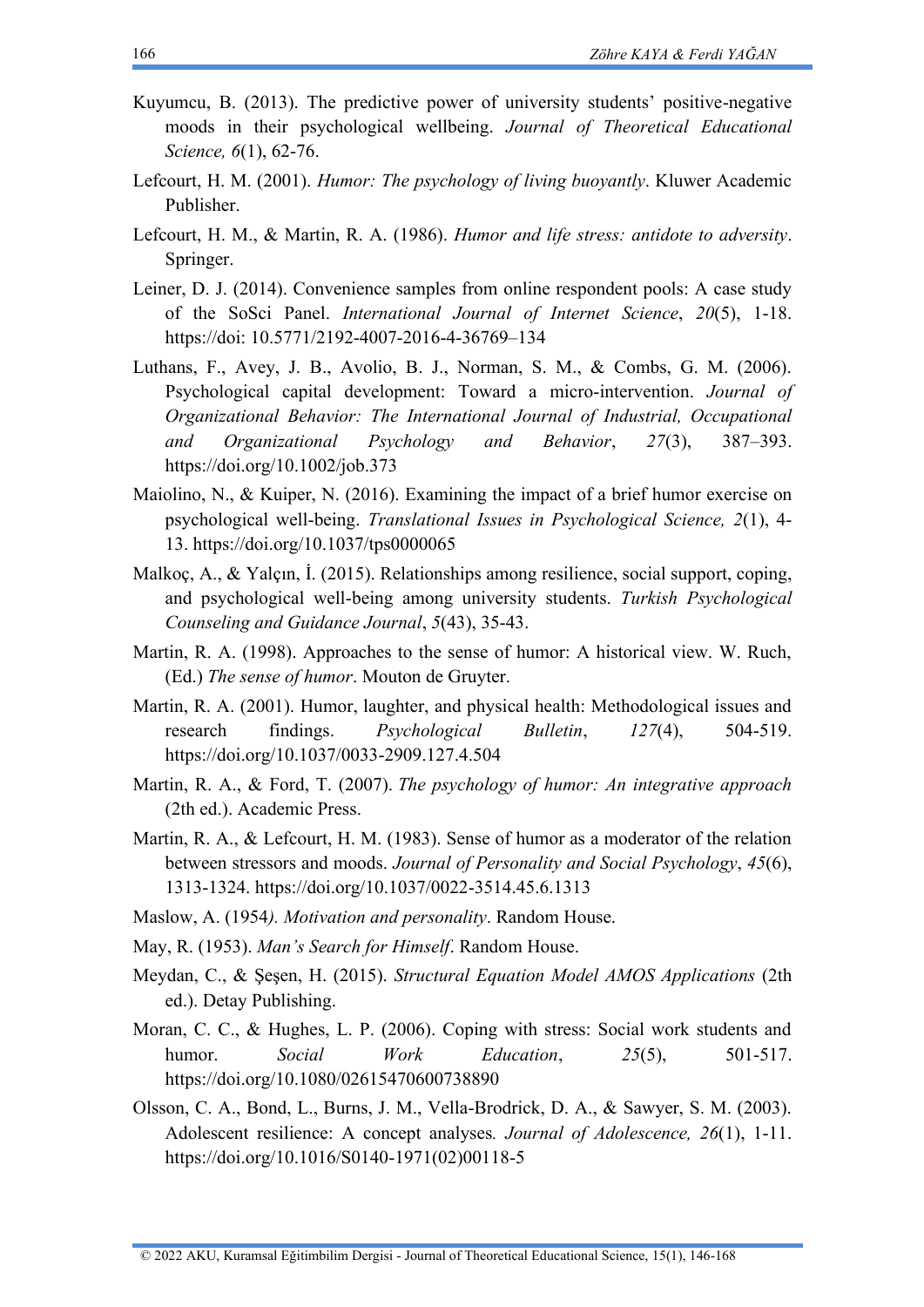- Öz, F., & Bahadır Yılmaz, E. (2009). A significant concept in protecting mental health: resilience. *Hacettepe University Faculty of Health Sciences Nursing Journal*, *16*(3), 82-89.
- Özbay, Y., Palancı, M., Kandemir, M., & Çakır, O. (2012). Predicting subjective wellbeing of university students by emotional regulation, humor, social self-efficacy and coping behaviors. *Turkish Journal of Educational Sciences*, *10*(2), 325-345.
- Özdolap, M. (2015). *The relationship between humor styles and psychological symptoms* [Unpublished master's thesis]. Bilim University.
- Pidgeon, A. M., & Keye, M. (2014). Relationship between resilience, mindfulness, and psychological well-being in university students. *International Journal of Liberal Arts and Social Science*, *2*(5), 27-32.
- Richardson, G. E. (2002). The met theory of resilience and resiliency. *Journal of Clinical Psychology, 58*(3), 307-321.<https://doi.org/10.1002/jclp.10020>
- Rogers, C. R. (1961). *On becoming a person*. Houghton Mifflin.
- Ruch, W. (1998). The sense of humor: A new look at an old concept. W. Ruch(Ed.), *The sense of humor.* Mouton de Gruyter.
- Rutter, M. (1999). Resilience concepts and findings: Implications for family therapy. *Journal of Family Therapy*, *21*(2), 119-144. [https://doi.org/10.1111/1467-](https://doi.org/10.1111/1467-6427.00108) [6427.00108](https://doi.org/10.1111/1467-6427.00108)
- Ryan, R. M., & Deci, E. L. (2001). On happiness and human potentials: A review of research on hedonic and eudemonic well-being. *Annual Review of Psychology, 52*, 141-166.<https://doi.org/10.1146/annurev.psych.52.1.141>
- Ryff, C. D. (1989). Happiness is everything, or is it? Explorations on the meaning of psychological well-being. *Journal of Personality and Social Psychology*, *57*(6), 1069-1081.<https://doi:10.1037/0022-3514.857.6.1069>
- Ryff, C. D., & Keyes, C. L. M. (1995). The structure of psychological well-being revisited. *Journal of Personality and Social Psychology,* 69, 719-727. <https://doi.org/10.1037/0022-3514.69.4.719>
- Ryff, C. D., Love, G. D., Essex, M. J., & Singer, B. (1998). Resilience in adulthood and later life. *Handbook of Aging and Mental Health*. Springer.
- Ryff, C. D., Magee, W. J., Kling, K. C., & Wing, E. H. (1999). Forging macro-micro linkages in the study of psychological well-being. In C. D. Ryff & V. W. Marshall (Eds.) *The Self and Society in Aging Processes* (pp.247-274). Springer Publishing Company.
- Ryff, C. D., & Singer, B. (2003). Flourishing under fire: Resilience as a prototype of challenged thriving. In C. Keyes & J. Haidt (Eds.), *Flourishing: Positive psychology and tile life well-lived*(pp.15-36). American Psychological Association.
- Satıcı, S. A., & Deniz, M. E. (2017). Coping with humor and well-being: Examining the mediating role of resilience and optimism. *Elementary Education Online*, *16*(3), 1343-1356.<https://doi.org/10.17051/ilkonline.2017.330262>
- Saunders, M., Lewis, P., & Thornhill, A. (2012). *Research methods for business students*. Pearson Education.
- Seligman, M. E. (2002). Positive psychology, positive prevention, and positive therapy. *Handbook of Positive Psychology*, *2*, 3-12.
- © 2022 AKU, Kuramsal Eğitimbilim Dergisi Journal of Theoretical Educational Science, 15(1), 146-168